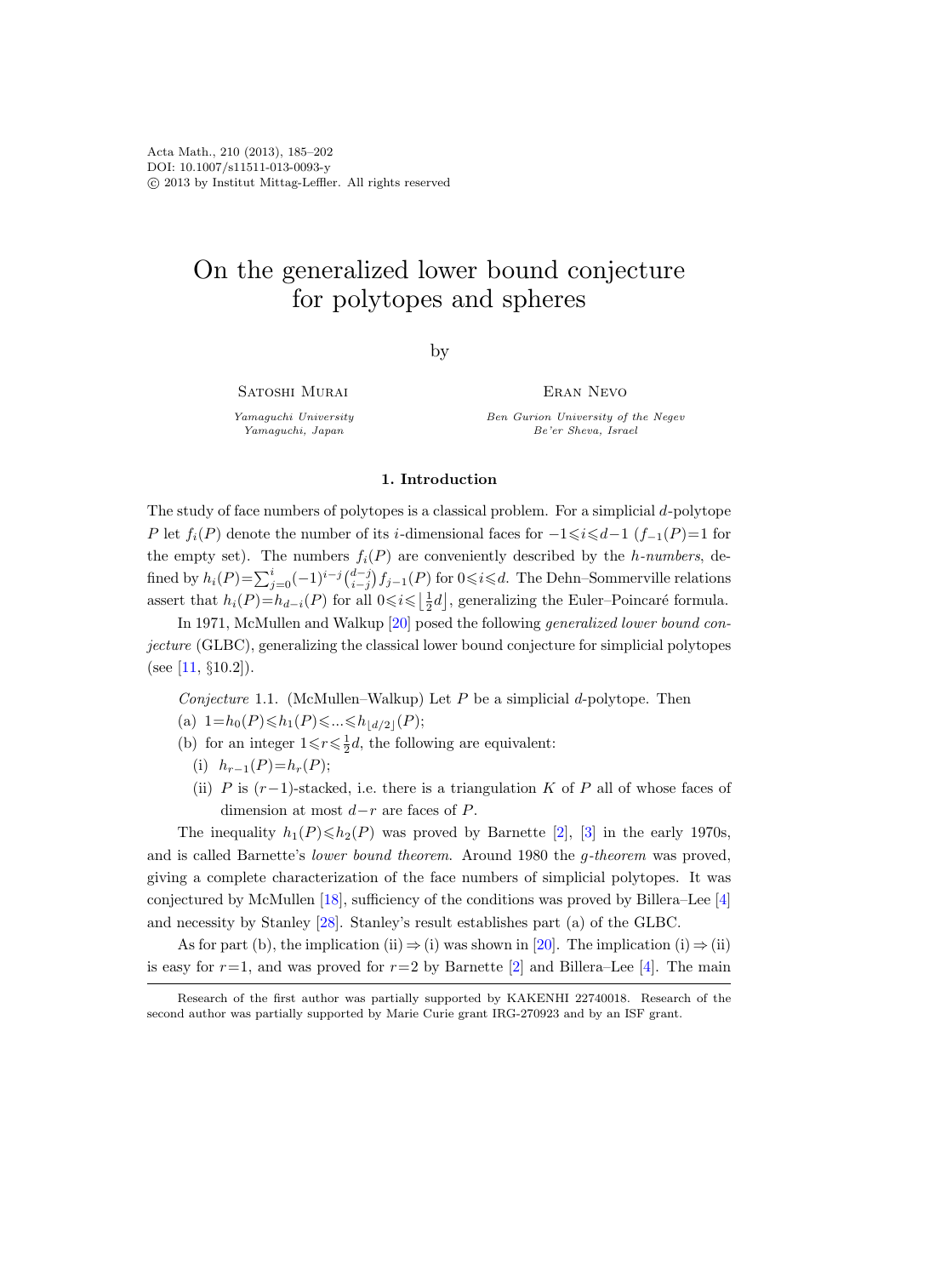goal of this paper is to prove the remaining open part of the GLBC. In particular, it follows that  $(r-1)$ -stackedness of a simplicial d-polytope, where  $r \leq \frac{1}{2}d$ , only depends on its face numbers.

McMullen [\[19\]](#page-16-6) proved that, to study Conjecture [1.1](#page-0-0) (b), it is enough to consider combinatorial triangulations (see their definition below). Thus we write a statement in terms of (abstract) simplicial complexes. For a simplicial  $d$ -polytope P with boundary complex  $\Delta$  (we regard  $\Delta$  as an abstract simplicial complex), we say that a simplicial complex K is a (combinatorial) triangulation of P if its geometric realization is homeomorphic to a d-ball and its boundary is  $\Delta$ . A triangulation K of P is geometric if in addition there is a geometric realization of K whose underlying space is P. For a simplicial complex  $\Delta$ on the vertex set  $V$  and a positive integer  $i$ , let

$$
\Delta(i) := \{ F \subseteq V : \operatorname{skel}_i(2^F) \subseteq \Delta \},
$$

where  $2^F$  is the power set of F and skel<sub>i</sub> $(2^F)$  is the *i*-skeleton of  $2^F$ , i.e. the collection of all subsets of F of size at most  $i+1$ .

<span id="page-1-1"></span>THEOREM 1.2. Let P be a simplicial d-polytope with h-vector  $(h_0, h_1, ..., h_d)$ ,  $\Delta$ be its boundary complex and  $1 \leq r \leq \frac{1}{2}d$  be an integer. If  $h_{r-1} = h_r$  then  $\Delta(d-r)$  is the unique geometric triangulation of P all of whose faces of dimension at most  $d-r$  are faces of P.

Note that the uniqueness of such a triangulation was proved by McMullen [\[19\]](#page-16-6). Moreover, it was shown by Bagchi and Datta  $[1]$  that if Conjecture [1.1](#page-0-0) (b) is true then the triangulation must be  $\Delta(d-r)$ .

Since the above theorem is described in terms of simplicial complexes, it would be natural to ask if a similar statement holds for triangulations of spheres, or more generally homology spheres. Indeed, we also prove an analogous result for homology spheres satisfying a certain algebraic property called the weak Lefschetz property (WLP, to be defined later).

<span id="page-1-0"></span>THEOREM 1.3. Let  $\Delta$  be a homology (d-1)-sphere having the WLP over a field of characteristic 0,  $(h_0, h_1, ..., h_d)$  be the h-vector of  $\Delta$  and  $1 \leq r \leq \frac{1}{2}d$  be an integer. If  $h_{r-1}=h_r$  then  $\Delta(d-r)$  is the unique homology d-ball with no interior faces of dimension at most  $d-r$  and with boundary  $\Delta$ .

Note that an algebraic formulation of the  $g$ -conjecture (for homology spheres) asserts that any homology sphere has the WLP, see e.g. [\[29,](#page-17-1) Conjecture 4.22] for a stronger variation. If this conjecture holds, then Theorem [1.3](#page-1-0) will extend to all homology spheres. Indeed, the case  $r=2$  in Theorem [1.3](#page-1-0) was proved by Kalai [\[13\]](#page-16-8), without the WLP assumption, as part of his generalization of the lower bound theorem to homology manifolds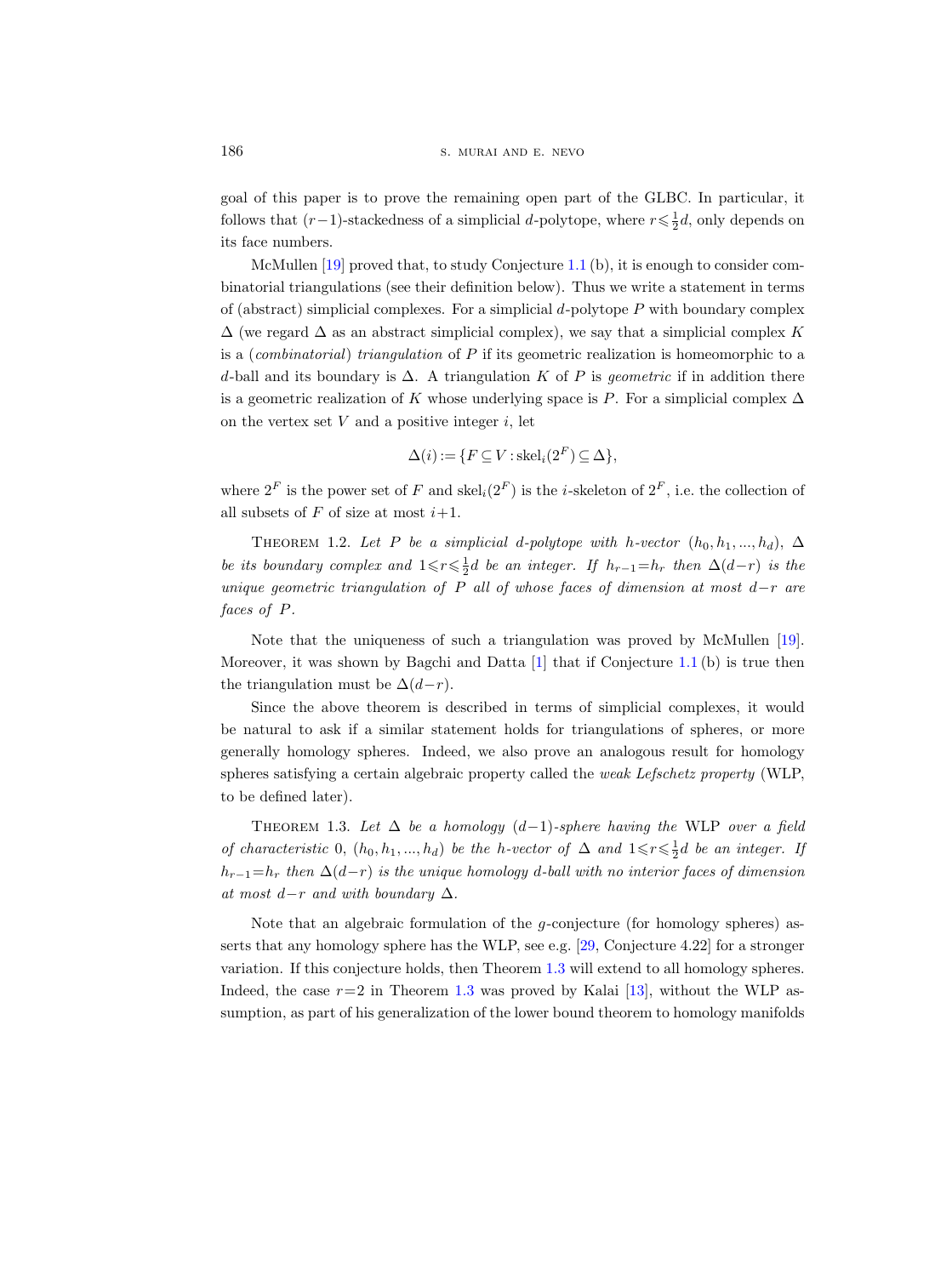and beyond. Further, note that for  $r \leq \frac{1}{2}d$ , if a homology  $(d-1)$ -sphere  $\Delta$  satisfies that  $\Delta(d-r)$  is a homology d-ball with boundary  $\Delta$ , then  $\Delta$  satisfies all the numerical conditions in the g-conjecture (including the non-linear Macaulay inequalities), as was shown by Stanley [\[27\]](#page-17-2).

This paper is organized as follows. In  $\S2$  $\S2$  we give preliminaries on triangulations and prove the uniqueness claim in the above two theorems. In §[3](#page-4-0) we prove that  $\Delta(d-r)$ satisfies a nice algebraic property called the Cohen–Macaulay property. In §[4,](#page-9-0) by using this result together with a geometric and topological argument, we show that  $\Delta(d-r)$ triangulates P in Theorem [1.2.](#page-1-1) In  $\S5$  $\S5$  we prove Theorem [1.3](#page-1-0) based on the theory of canonical modules in commutative algebra. Lastly, in §[6](#page-14-0) we give some concluding remarks and open questions.

#### 2. Triangulations

<span id="page-2-0"></span>In this section, we provide some preliminaries and notation on triangulations, and prove the uniqueness statements in Theorems [1.2](#page-1-1) and [1.3.](#page-1-0)

Let  $\Delta$  be an (abstract) *simplicial complex* on the vertex set V, i.e. a collection of subsets of V such that, for any  $F \in \Delta$  and  $G \subset F$ , one has  $G \in \Delta$ . An element  $F \in \Delta$ is called a face of  $\Delta$ , and a maximal face (under inclusion) is called a facet of  $\Delta$ . A face  $F \in \Delta$  is called an *i-face* if  $\#F = i+1$ , where  $\#X$  denotes the cardinality of a finite set X. The dimension of  $\Delta$  is dim  $\Delta = \max\{\#F - 1: F \in \Delta\}$ . For  $0 \le k \le \dim \Delta$ , we write skel<sub>k</sub>( $\Delta$ )={F ∈ $\Delta$ :#F ≤k+1} for the k-skeleton of  $\Delta$ . Let  $f_i = f_i(\Delta)$  be the number of ifaces of  $\Delta$ . The *h-vector*  $h(\Delta) = (h_0(\Delta), h_1(\Delta), ..., h_d(\Delta))$  of  $\Delta$  is the sequence of integers defined by

$$
h_i(\Delta) = \sum_{j=0}^i (-1)^{i-j} \binom{d-j}{i-j} f_{j-1}
$$

for  $i=0, 1, ..., d$ , where  $d=\dim \Delta+1$  and where  $f_{-1}=1$ . If  $\Delta$  is the boundary complex of a simplicial polytope P, we also call  $h(\Delta)$  the h-vector of P.

Let  $\Delta$  be a simplicial complex on the vertex set V. A subset  $F \subset V$  is called a *missing* face of  $\Delta$  if  $F \notin \Delta$  and all proper subsets of F are faces of  $\Delta$ . Note that the set of the missing faces of  $\Delta$  determines  $\Delta$  itself, since it determines all subsets of V which are not in  $\Delta$ . It is not hard to see that, by definition, the simplicial complex  $\Delta(i)$ , defined in the introduction, is the simplicial complex whose missing faces are the missing faces F of  $\Delta$  with  $\#F \leq i+1$ . In particular, for  $j \leq i$ , one has  $\Delta(j)=\Delta(i)$  if and only if  $\Delta$  has no missing k-faces for  $j+1 \leq k \leq i$ .

The following relation between face numbers and missing faces will be used in the sequel. It was first proved by Kalai [\[15,](#page-16-9) Proposition 3.6] when  $d>2r+1$ , and was later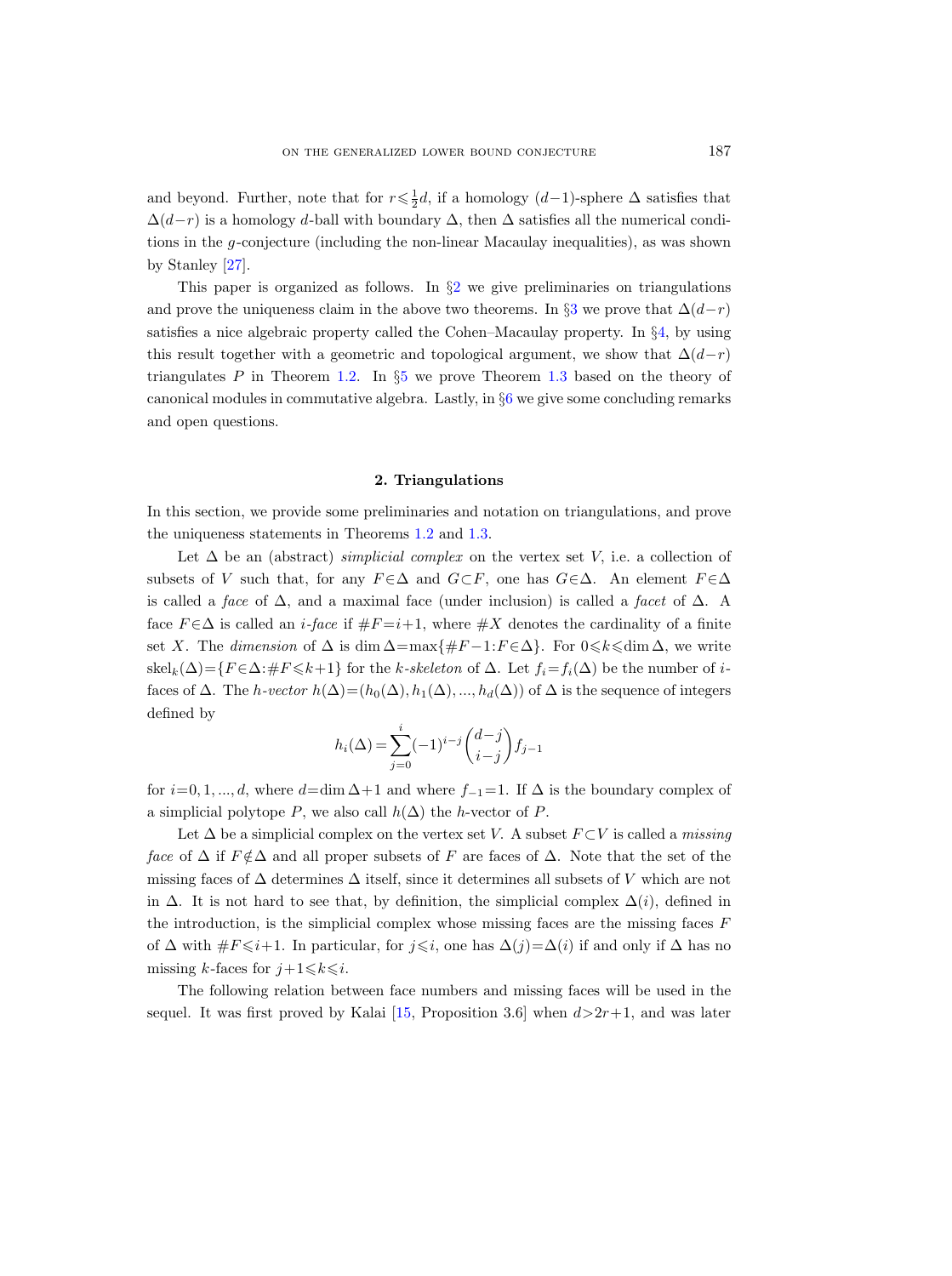generalized by Nagel [\[23,](#page-16-10) Corollary 4.8].

<span id="page-3-1"></span>LEMMA 2.1. Let  $\Delta$  be the boundary complex of a simplicial d-polytope. If  $h_{r-1}(\Delta)$ =  $h_r(\Delta)$  then  $\Delta(r-1)=\Delta(d-r)$ .

<span id="page-3-2"></span>Remark 2.2. Nagel [\[23\]](#page-16-10) states this only for simplicial polytopes, but his proof works for homology spheres admitting the WLP, which we study in §[5.](#page-10-0)

Next, we prove the uniqueness statements in Theorems [1.2](#page-1-1) and [1.3.](#page-1-0) We start with some notation and definitions. Let **k** be a field. For a simplicial complex  $\Delta$ , let  $H_i(\Delta; \mathbf{k})$ be the *i*th reduced homology group of  $\Delta$  with coefficients in **k**, and let

$$
lk_{\Delta}(F) = \{ G \in \Delta : F \cup G \in \Delta \text{ and } F \cap G = \varnothing \}
$$

be the *link* of F in  $\Delta$ . A d-dimensional simplicial complex  $\Delta$  is said to be a *homology* d-sphere (over k) if the homology groups  $H_{d-\#F-i}(\text{lk}_{\Delta}(F); \mathbf{k})$  are isomorphic to k for  $i=0$  and vanish for all  $i>0$ , for all  $F \in \Delta$  (including the empty face  $\varnothing$ ). Also, a *homology* d-ball (over k) is a d-dimensional simplicial complex  $\Delta$  such that the homology groups  $H_{d-\#F-i}(\text{lk}_{\Delta}(F); \mathbf{k})$  are either **k** or 0 for *i*=0 and vanish for *i*>0, for all  $F \in \Delta$ , and moreover, its boundary complex

$$
\partial \Delta = \{ F \in \Delta : H_{d-\#F}(\text{lk}_{\Delta}(F); \mathbf{k}) = 0 \}
$$

is a homology  $(d-1)$ -sphere. We say that a simplicial complex  $\Delta$  is a triangulation of a topological space  $X$  if its geometric realization is homeomorphic to  $X$ . Note that a triangulation of a d-sphere (resp. d-ball) is a homology d-sphere (resp. d-ball) over any field. See e.g. [\[22,](#page-16-11) Lemma 63.2].

Let  $\Delta$  be a homology d-ball. The faces in  $\Delta-\partial\Delta$  are called the *interior faces* of  $\Delta$ . If  $\Delta$  has no interior k-faces for  $k \le d-r$  then  $\Delta$  is said to be  $(r-1)$ -stacked. An  $(r-1)$ stacked sphere (resp. homology sphere) is the boundary complex of an  $(r-1)$ -stacked triangulation of a ball (resp. homology ball).

<span id="page-3-0"></span>Recall that a triangulation K of a simplicial d-polytope P with boundary complex  $\Delta$ is a triangulation of a d-ball such that  $\partial K = \Delta$ . McMullen [\[19,](#page-16-6) Theorem 3.3] proved that, for  $r \leq \frac{1}{2}(d+1)$ , an  $(r-1)$ -stacked triangulation K of a simplicial d-polytope P is unique. Moreover, Bagchi and Datta [\[1,](#page-16-7) Corollary 3.6] proved that such a triangulation must be equal to  $\Delta(d-r)$ . We generalize these statements for homology spheres based on an idea of Dancis [\[6\]](#page-16-12) who proved that a homology d-sphere is determined by its  $\left[\frac{1}{2}d\right]$ -skeleton (generalizing previous work of Perles who showed it for polytopes). In particular, our result answers [\[1,](#page-16-7) Question 6.4].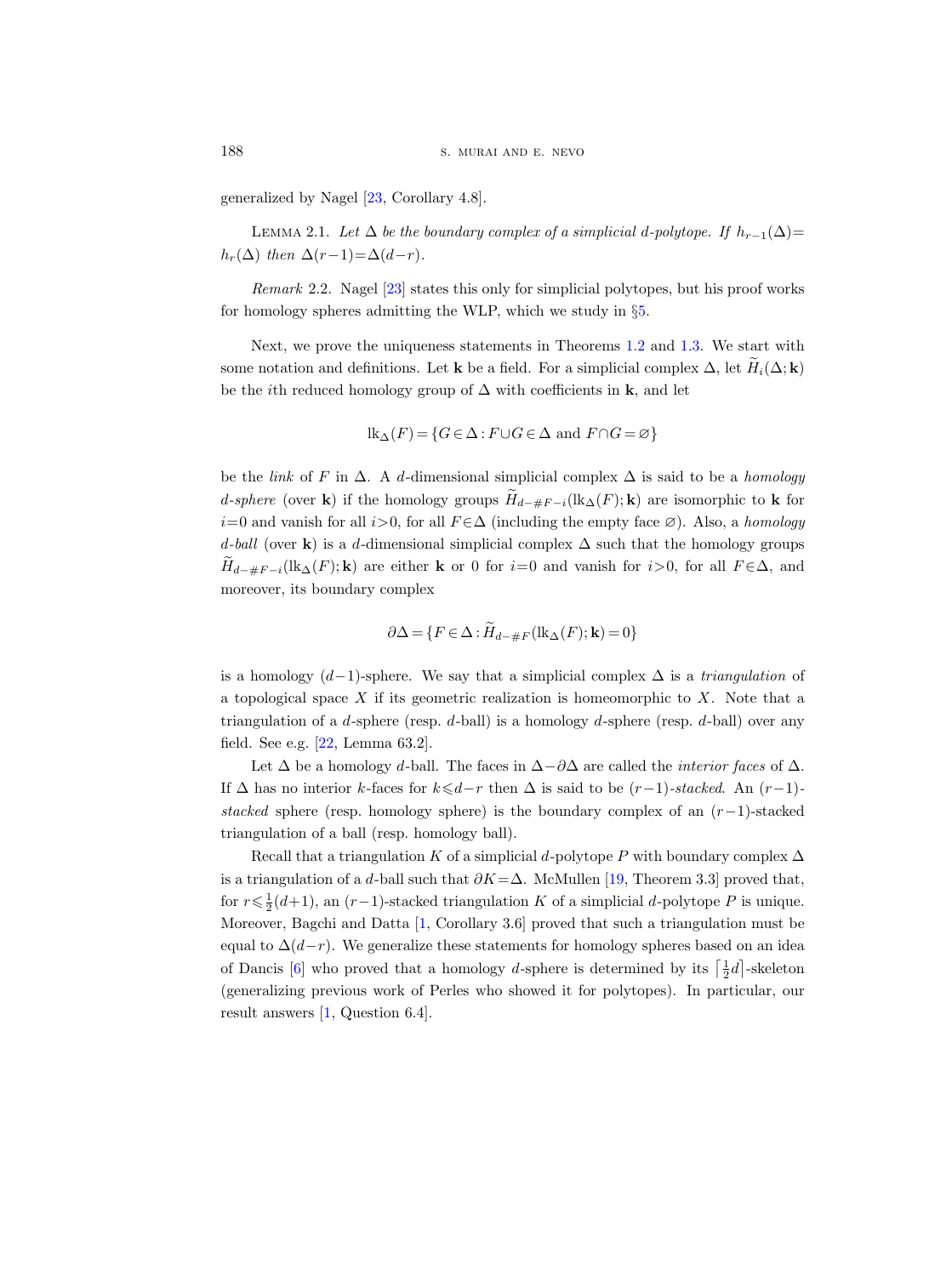THEOREM 2.3. Let  $\Delta$  be a homology (d-1)-sphere and  $1 \leq r \leq \frac{1}{2}(d+1)$  be an integer. (i) If  $\Delta(d-r)$  is a homology d-ball with  $\partial \Delta(d-r)=\Delta$  then it is  $(r-1)$ -stacked. (ii) If  $\Delta'$  is an  $(r-1)$ -stacked homology d-ball with  $\partial \Delta' = \Delta$ , then  $\Delta' = \Delta(d-r)$ .

*Proof.* (i) is obvious, since  $\Delta(d-r)$  and  $\partial \Delta(d-r) = \Delta$  have the same  $(d-r)$ -skeleton. We prove (ii). Since  $\Delta'$  is  $(r-1)$ -stacked,  $\Delta'$  has the same  $(d-r)$ -skeleton as  $\Delta$ , and therefore has the same  $(d-r)$ -skeleton as  $\Delta(d-r)$  by definition. Thus, what we must prove is that  $\Delta'$  has no missing faces of cardinality  $>d-r+1$ . Let F be a  $(k+1)$ -subset of [n] with  $k>d-r$  such that all its proper subsets are in  $\Delta'$ . We claim that  $F \in \Delta'$ .

Consider the homology d-sphere  $S=\Delta' \cup (\{v\}*\Delta)$ , where v is a new vertex and where  $\{v\}*\Delta=\Delta\cup\{\{v\}\cup G:G\in\Delta\}$  is the cone of  $\Delta$  with vertex v. For a subset  $W\subset V$ , where V is the vertex set of S, let  $S|_W = \{G \in S : G \subset W\}$  be the induced subcomplex of S on W. Since all proper subsets of F are in  $\Delta'$  and  $\Delta'$  is an induced subcomplex of S, to prove that  $F \in \Delta'$  it is enough to show that  $S|_F$  is not a  $(k-1)$ -sphere, equivalently that  $H_{k-1}(S|_F; \mathbf{k})=0.$ 

Since  $S-S|_F$  is homotopy equivalent to  $S|_{V \setminus F}$  (see e.g. [\[22,](#page-16-11) Lemma 70.1]), by Alexander duality (see e.g. [\[22,](#page-16-11) Theorem 71.1]) and the universal coefficient theorem with field coefficients, we have

$$
\widetilde{H}_{k-1}(S|_F; \mathbf{k}) \cong \widetilde{H}_{d-k}(S-S|_F; \mathbf{k}) \cong \widetilde{H}_{d-k}(S|_{V\setminus F}; \mathbf{k}),
$$

so we need to show that  $\widetilde{H}_{d-k}(S|_{V \setminus F}; \mathbf{k})=0$ . Since  $d-k \leq r-1 \leq d-r$ , we have

$$
skel_{d-k}(S|_{V\setminus F}) = skel_{d-k}((\{v\}*\Delta)|_{V\setminus F})
$$

and  $S|_{V \setminus F} \supset (\{v\} * \Delta)|_{V \setminus F}$ . Then, by the definition of the simplicial homology, we have

$$
\dim_{\mathbf{k}} \widetilde{H}_{d-k}(S|_{V\setminus F}; \mathbf{k}) \leq \dim_{\mathbf{k}} \widetilde{H}_{d-k}((\{v\}*\Delta)|_{V\setminus F}; \mathbf{k}).
$$

Recall that  $v \notin F$ . The right-hand side of the above inequality is equal to zero since  $({v} * \Delta)|_{V \setminus F} = {v} * (\Delta|_{V \setminus (F \cup \{v\})})$  is a cone. Hence  $H_{d-k}(S|_{V \setminus F}; \mathbf{k}) = 0$ .  $\Box$ 

<span id="page-4-0"></span>Unlike  $(r-1)$ -stacked polytopes with  $r \leq \frac{1}{2}d$ ,  $\frac{1}{2}(d-1)$ -stacked simplicial d-polytopes cannot be characterized by their h-vectors, since  $h_{(d-1)/2} = h_{(d+1)/2}$  holds for all simplicial d-polytopes when d is odd. On the other hand, Theorem [2.3](#page-3-0) says that  $\frac{1}{2}(d-1)$ -stacked simplicial d-polytopes still have a nice combinatorial property. It would be of interest to have a nice combinatorial characterization of these polytopes.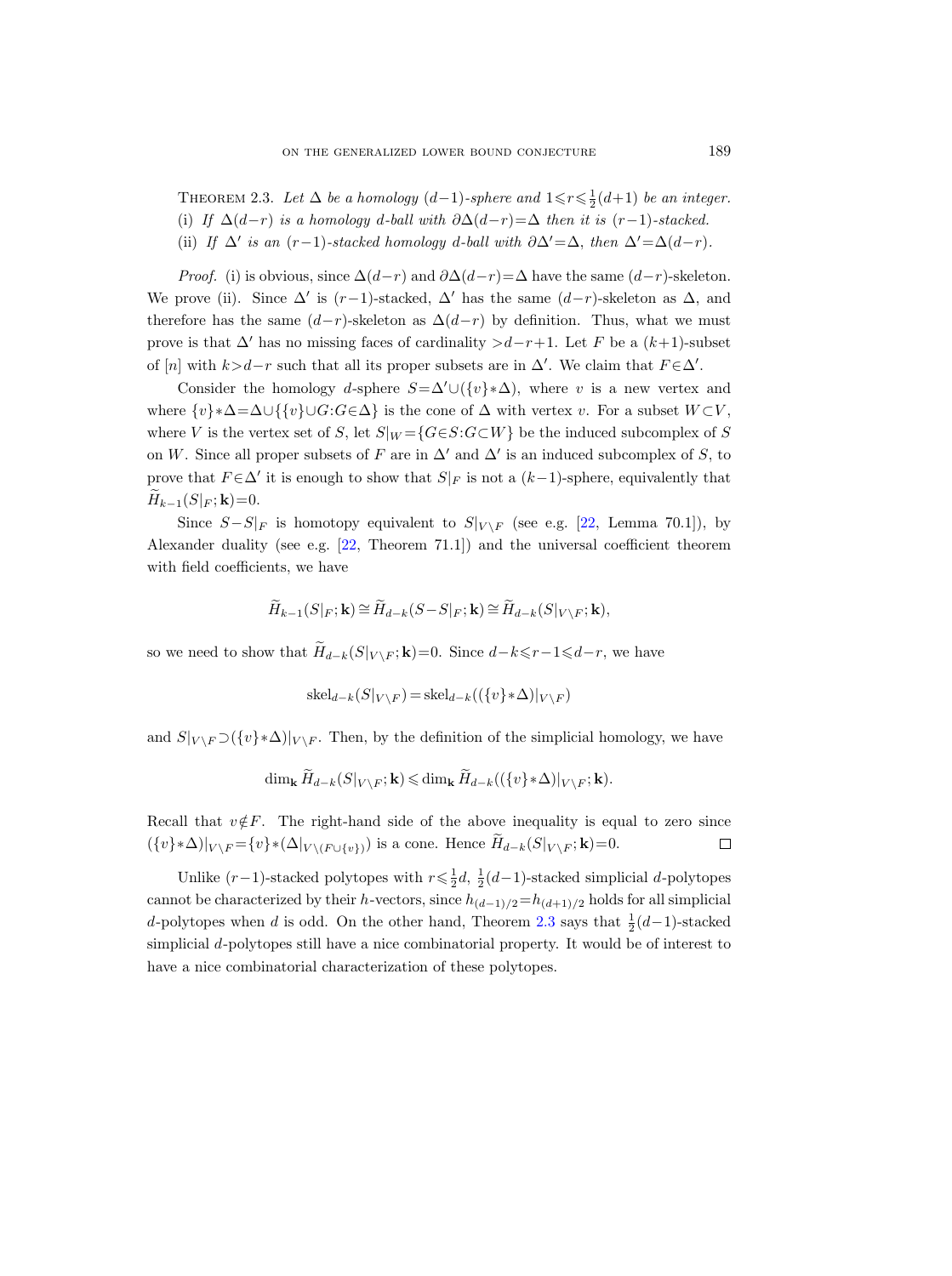190 S. MURAI AND E. NEVO

#### 3. Cohen–Macaulayness

In this section, we prove that the simplicial complexes  $\Delta(d-r)=\Delta(r-1)$  in Theorems [1.2](#page-1-1) and [1.3](#page-1-0) (the equalities hold by Lemma [2.1](#page-3-1) and Remark [2.2,](#page-3-2) respectively) satisfy a nice algebraic condition, called the Cohen–Macaulay property. We first introduce some basic tools in commutative algebra.

## Stanley–Reisner rings

Let  $S = \mathbf{k}[x_1, ..., x_n]$  be a polynomial ring over an infinite field **k**. For a subset  $F \subset [n] =$  $\{1, ..., n\}$ , we write  $x_F = \prod_{k \in F} x_k$ . For a simplicial complex  $\Delta$  on  $[n]$ , the ring

$$
\mathbf{k}[\Delta] = S/I_{\Delta},
$$

where  $I_{\Delta} = (x_F : F \subset [n]$  and  $F \notin \Delta$ ), is called the *Stanley–Reisner ring* of  $\Delta$ .

The simplicial complex  $\Delta(i)$  has a simple expression in terms of Stanley–Reisner rings. For a homogeneous ideal  $I\subset S$ , let  $I_{\leq k}$  be the ideal generated by all elements in I of degree  $\leq k$ . Since the missing faces of  $\Delta$  correspond to the minimal generators of  $I_{\Delta}$ and since  $\Delta(i)$  is the simplicial complex whose missing faces are the missing faces F of  $\Delta$  with  $\#F \leq i+1$ , one has

$$
I_{\Delta(i)} = (I_{\Delta})_{\leq i+1}.
$$

## Cohen–Macaulay property

Let  $I\subset S$  be a homogeneous ideal and  $R=S/I$ . The Krull dimension dim R of R is the minimal number k such that there is a sequence of linear forms  $\theta_1, ..., \theta_k \in S$  such that

$$
\dim_{\mathbf{k}} S/(I+(\theta_1,\ldots,\theta_k)) < \infty.
$$

If  $d=\dim R$ , then a sequence  $\Theta=(\theta_1,\ldots,\theta_d)$  of linear forms such that  $\dim_k S/(I+(\Theta))<\infty$ is called a *linear system of parameters* (l.s.o.p. for short) of  $R$ . A sequence of homogeneous polynomials  $f_1, ..., f_r$  of positive degrees is called a *regular sequence* of R if  $f_i$  is a nonzero divisor of  $S/(I+(f_1, ..., f_{i-1}))$  for all  $i \in [r]$ . We say that R is *Cohen–Macaulay* if every (equivalently, some) l.s.o.p. of  $R$  is a regular sequence of  $R$ .

A simplicial complex  $\Delta$  is said to be *Cohen–Macaulay* (over k) if k[ $\Delta$ ] is a Cohen– Macaulay ring. The following topological criterion for the Cohen–Macaulay property was proved by Reisner [\[24\]](#page-16-13).

<span id="page-5-0"></span>LEMMA 3.1. (Reisner's criterion) A simplicial complex  $\Delta$  is Cohen–Macaulay (over k) if and only if, for any face  $F \in \Delta$ ,  $H_i(\text{lk}_{\Delta}(F); \mathbf{k})=0$  for all  $i < \dim \Delta - \#F$ .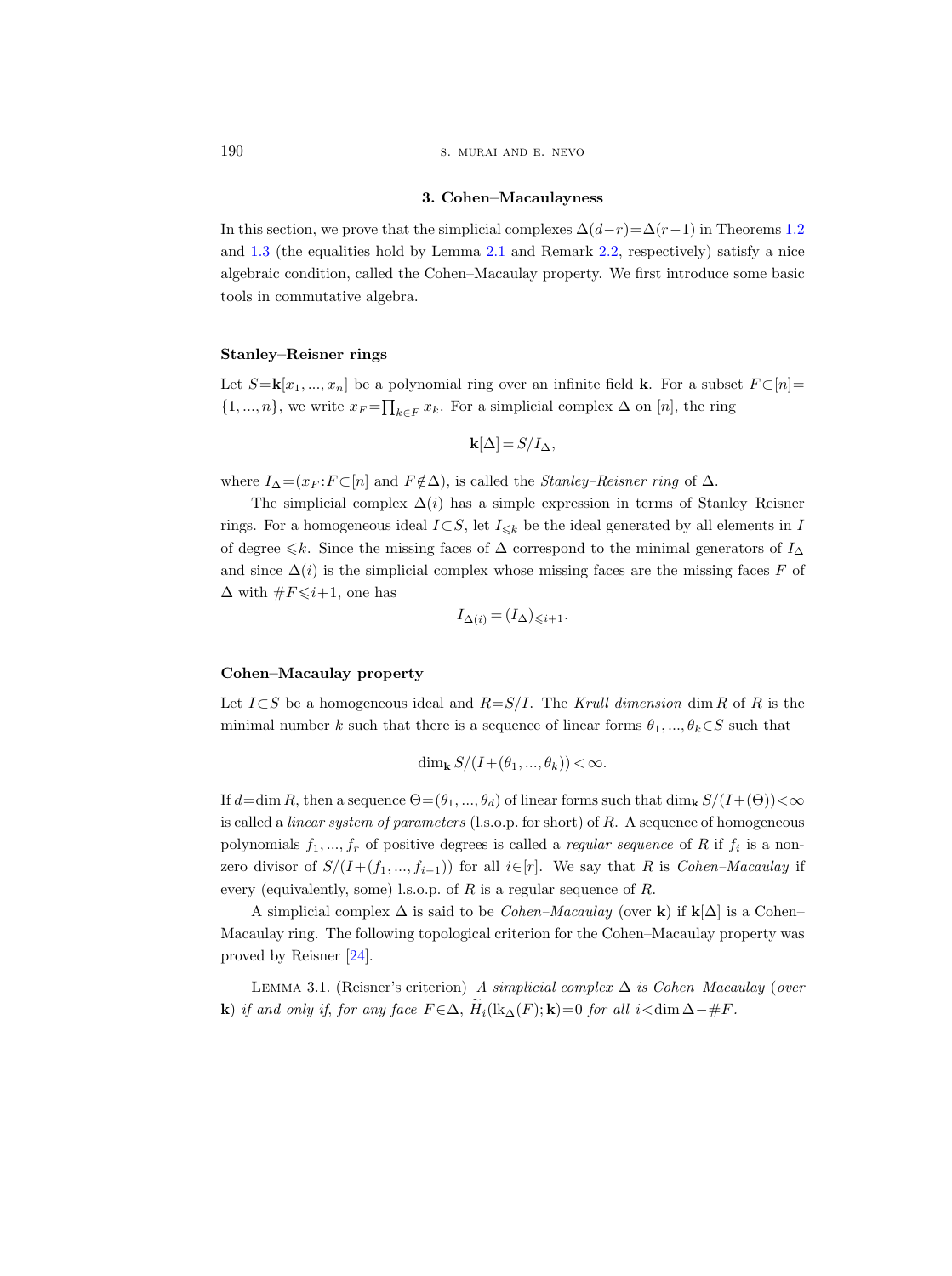#### The weak Lefschetz property

Let  $I\subset S$  be a homogeneous ideal such that  $R=S/I$  has Krull dimension 0. We write  $R=\bigoplus_{i=0}^s R_i$ , where  $R_i$  is the homogeneous component of R of degree i and where  $R_s \neq 0$ . We say that  $R$  has the *weak Lefschetz property* (WLP for short) if there is a linear form  $w \in R_1$ , called a *Lefschetz element* of R, such that the multiplication  $\times w: R_k \to R_{k+1}$  is either injective or surjective for all k.

We say that a ring  $R = S/I$  of Krull dimension  $d > 0$ , where I is a homogeneous ideal, has the WLP if it is Cohen–Macaulay and there is an l.s.o.p.  $\Theta$  of R such that  $S/(I+(\Theta))$ has the WLP. Also, a simplicial complex  $\Delta$  is said to have the WLP (over k) if  $\mathbf{k}[\Delta]$  has the WLP. It is known that the boundary complex of a simplicial polytope has the WLP over Q. See [\[8,](#page-16-14) §5.2].

For a homogeneous ideal  $I\subset S$ , the Hilbert series

$$
H(S/I, t) = \sum_{i=0}^{\infty} (\dim_{\mathbf{k}} (S/I)_i) t^i
$$

of the ring  $S/I$  can be written in the form

$$
H(S/I, t) = \frac{h_0 + h_1 t + \dots + h_s t^s}{(1 - t)^d},
$$

where  $d=\dim S/I$  and  $h_s\neq 0$ . See [[5,](#page-16-15) Corollary 4.1.8]. The vector  $h(S/I)=(h_0, h_1, ..., h_s)$ is called the h-vector of  $S/I$ . If  $S/I$  has the WLP then its h-vector is unimodal, i.e. it satisfies  $h_0 \leq \ldots \leq h_p \geq h_{p+1} \geq \ldots \geq h_s$  for some p. Indeed, let  $R = S/(I+(\Theta))$ , where  $\Theta$  is an l.s.o.p. of  $S/I$ . Then we have  $h_k=\dim_k R_k$  for all k. Observe that the multiplication  $\times w: R_k \to R_{k+1}$  is surjective if and only if  $(S/(I+(\Theta, w)))_{k+1}=0$ . In particular, since S is generated by elements of degree 1, if the multiplication map is surjective for some  $k=t$ , then it is also surjective for all  $k\geqslant t$ . Thus, if R has the WLP then  $h_p\geqslant h_{p+1}$  implies that  $\times w: R_k \to R_{k+1}$  is surjective for all  $k \geqslant p$ , and we have  $h_p \geqslant h_{p+1} \geqslant ... \geqslant h_s$ .

## Generic initial ideals

Here we briefly recall generic initial ideals. We do not give details on this subject. [\[10\]](#page-16-16) and [\[12,](#page-16-17) §4] are good surveys on generic initial ideals.

Let  $>_{\text{rev}}$  be the degree reverse lexicographic order induced by  $x_1 >_{\text{rev}} ... >_{\text{rev}} x_n$ . For a homogeneous ideal  $I \subset S$ , let  $\text{in}_{\gt_{\text{rev}}}(I)$  be the initial ideal of I with respect to  $\gt_{\text{rev}}$ . Let  $GL_n(\mathbf{k})$  be the general linear group with coefficients in **k**. Any  $\varphi = (a_{ij}) \in GL_n(\mathbf{k})$  induces an automorphism of S, again denoted by  $\varphi$ ,

$$
\varphi(f(x_1, ..., x_n)) = f\left(\sum_{k=1}^n a_{k1} x_k, ..., \sum_{k=1}^n a_{kn} x_k\right)
$$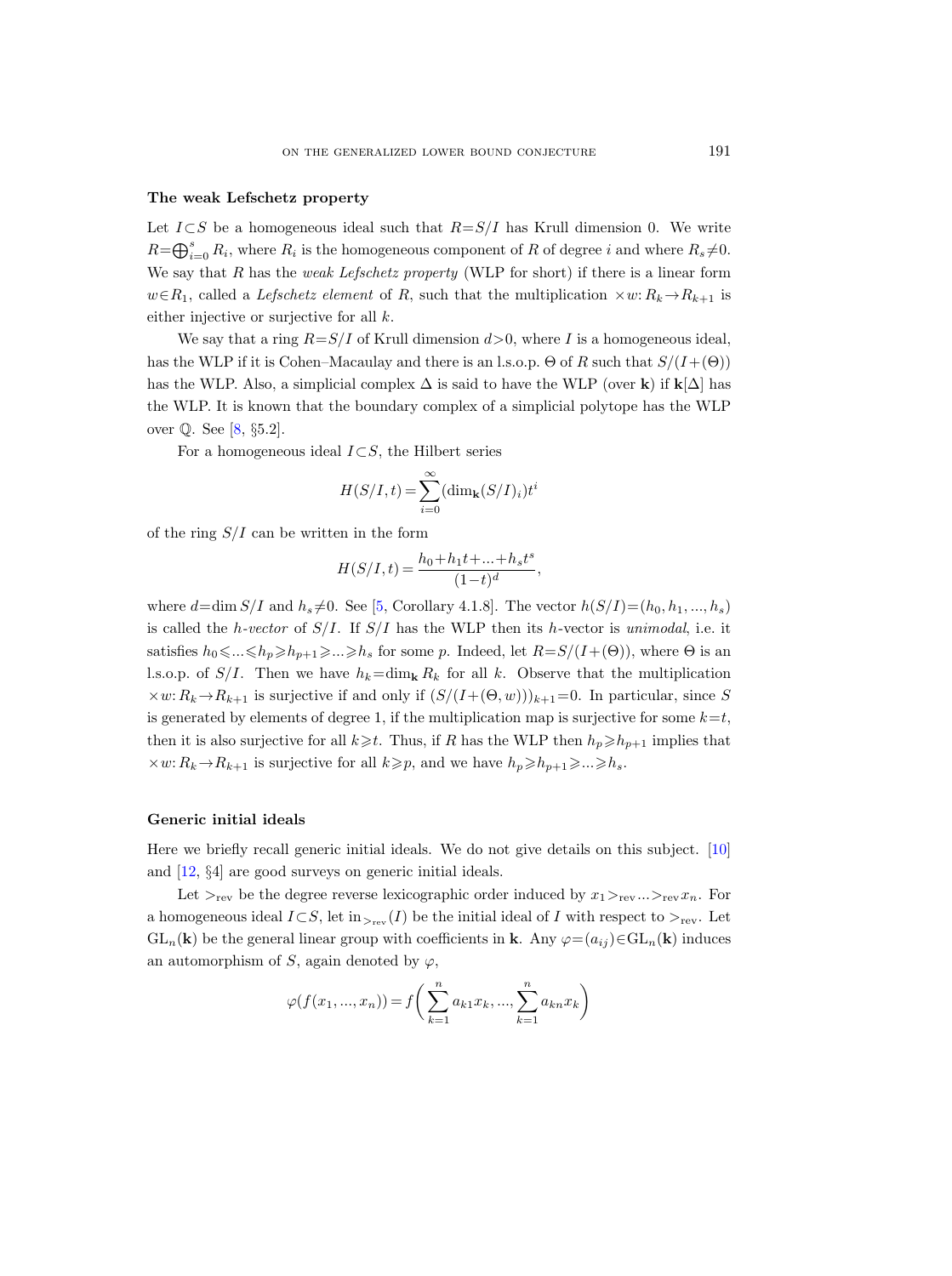for any  $f \in S$ . It was proved by Galligo that  $\text{in}_{\gt_{\text{rev}}}(\varphi(I))$  is constant for a generic choice of  $\varphi \in GL_n(\mathbf{k})$ . See [\[10,](#page-16-16) Theorem 1.27]. This monomial ideal  $\text{in}_{>_{\text{rev}}}(\varphi(I))$  is called the generic initial ideal of I with respect to  $>_{\text{rev}}$ , and denoted by  $\text{gin}(I)$ . We need the following well-known result on the WLP.

<span id="page-7-0"></span>LEMMA 3.2. Let  $I\subset S$  be a homogeneous ideal and  $d=\dim S/I$ .

(i)  $S/I$  is Cohen–Macaulay if and only if  $S/\text{gin}(I)$  is Cohen–Macaulay.

(ii)  $S/I$  has the WLP if and only if  $S/\text{gin}(I)$  has the WLP. Moreover, if  $S/I$  has the WLP, then  $x_n, ..., x_{n-d+1}$  is an l.s.o.p. of  $S/\text{gin}(I)$  and  $x_{n-d}$  is a Lefschetz element of  $S/(\text{gin}(I)+(x_n,...,x_{n-d+1})).$ 

See [\[12,](#page-16-17) Corollary 4.3.18] for the first statement. The second statement follows from [\[12,](#page-16-17) Lemma 4.3.7] together with the facts that, for generic linear forms  $\theta_1, ..., \theta_{d+1} \in S$ ,  $\theta_1, ..., \theta_d$  is an l.s.o.p. of  $S/I$  and  $\theta_{d+1}$  is a Lefschetz element of  $S/(I+(\theta_1, ..., \theta_d))$ , and that for a generic choice of  $\varphi \in GL_n(\mathbf{k})$  the linear forms  $x_n, ..., x_{n-d}$  are generic for  $S/\varphi(I)$ .

The following result due to Green [\[10,](#page-16-16) Proposition 2.28] is crucial to proving the Cohen–Macaulay property of  $\Delta(r-1)$ .

LEMMA 3.3. (Crystallization principle) Suppose that char(k)=0. Let  $I\subset S$  be a homogeneous ideal generated by elements of degree  $\leqslant m$ . If  $\text{gin}(I)$  has no minimal generators of degree  $m+1$ , then  $\text{gin}(I)$  is generated by elements of degree  $\leq m$ .

<span id="page-7-2"></span>THEOREM 3.4. Suppose that char(k)=0. Let  $I\subset S$  be a homogeneous ideal such that S/I has the WLP, and let  $h(S/I)=(h_0, h_1, ..., h_s)$ . Suppose that  $h_0 \leq ... \leq h_n$ . If  $h_{r-1}=h_r=h_{r+1}$  for some  $1\leq r\leq p-1$ , then  $S/I_{\leq r}$  is Cohen–Macaulay of Krull dimension  $\dim S/I+1$ .

*Proof.* Let  $J=\text{gin}(I)$  and  $d=\dim S/I$ . We first claim that  $S/J_{\leq r}$  is Cohen–Macaulay. Observe that  $J$  is a monomial ideal. By Lemma [3.2,](#page-7-0)  $S/J$  is Cohen–Macaulay of Krull dimension d, and J has no minimal generators which are divisible by one of  $x_n, ..., x_{n-d+1}$ . Also, since  $h_0 \leq \ldots \leq h_{r+1}$ , the WLP shows that the multiplication

<span id="page-7-1"></span>
$$
\times x_{n-d}: S/(J+(x_n, ..., x_{n-d+1}))_j \longrightarrow S/(J+(x_n, ..., x_{n-d+1}))_{j+1}
$$
 (1)

is injective for  $j \leq r$ , which implies that J has no minimal generators of degree  $\leq r+1$ which are divisible by  $x_{n-d}$ . Indeed, if there is a minimal generator of the form  $ux_{n-d}$ , then u is in the kernel of the map [\(1\)](#page-7-1). Thus  $J_{\leq r}$  has no minimal generators which are divisible by one of  $x_n, ..., x_{n-d}$ . Hence  $x_n, ..., x_{n-d}$  is a regular sequence of  $S/J_{\leq r}$ . In particular, we have dim  $S/J_{\leq r} \geq d+1$  since the length of a regular sequence is bounded by the Krull dimension ([\[5,](#page-16-15) Proposition 1.2.12]).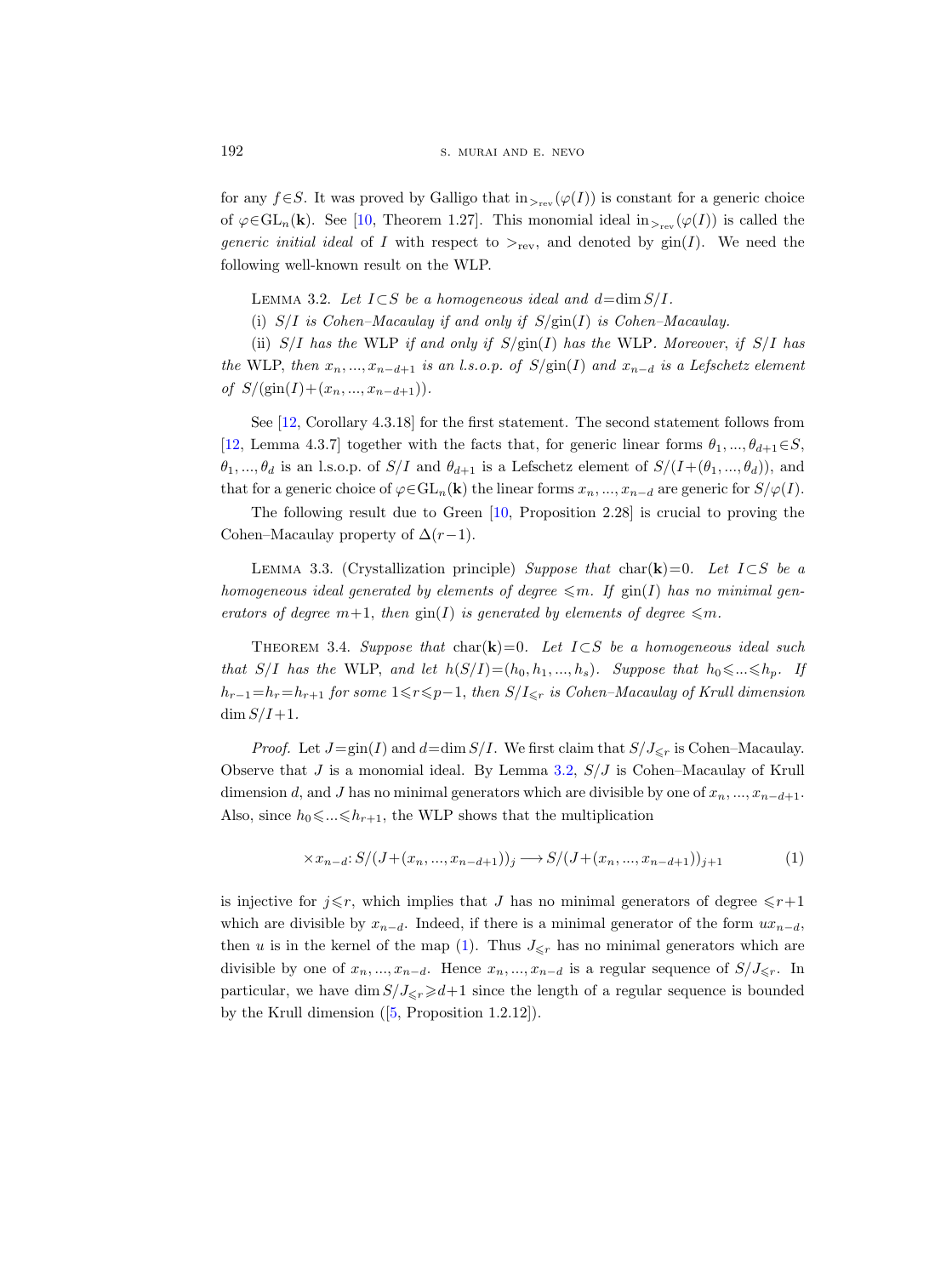It is left to show that the quotient by this regular sequence is a finite-dimensional vector space over k. Since the multiplication map [\(1\)](#page-7-1) is surjective when  $j=r-1$ ,

$$
(S/J + (x_n, ..., x_{n-d}))_r = 0,
$$

and J contains all monomials in  $\mathbf{k}[x_1, ..., x_{n-d-1}]$  of degree r. Thus

$$
\dim_{\mathbf{k}} S/(J_{\leq r}+(x_n,\ldots,x_{n-d})) < \infty,
$$

and  $S/J_{\leq r}$  is Cohen–Macaulay of Krull dimension  $d+1$  with an l.s.o.p.  $x_n, ..., x_{n-d}$ .

Next, we prove  $\text{gin}(I_{\leq r})=\text{gin}(I)_{\leq r}$ . By the crystallization principle, what we must prove is that  $\text{gin}(I_{\leq r})$  has no minimal generators of degree r+1. Since  $I_{\leq r} \subset I$  and  $(I_{\leq r})_r=I_r$ , it is enough to prove that  $\text{gin}(I)$  has no minimal generators of degree  $r+1$ . Indeed, we already showed that  $J=\text{gin}(I)$  has no minimal generator of degree  $r+1$  which is divisible by one of  $x_n, ..., x_{n-d+1}, x_{n-d}$ . We also showed that J contains all monomials in  $\mathbf{k}[x_1, ..., x_{n-d-1}]$  of degree r. These facts guarantee that  $J=\text{gin}(I)$  has no minimal generators of degree  $r+1$ , as desired.

We proved that  $S/\text{gin}(I_{\leq r})=S/\text{gin}(I)_{\leq r}$  is Cohen–Macaulay of Krull dimension  $d+1$ . Then the desired statement follows from Lemma [3.2](#page-7-0) (i).  $\Box$ 

<span id="page-8-0"></span>COROLLARY 3.5. Suppose that char(k)=0. Let  $\Delta$  be a homology (d-1)-sphere having the WLP over **k**. If  $h_{r-1}(\Delta) = h_r(\Delta)$  for some  $r \leq \frac{1}{2}d$ , then  $\Delta(r-1)$  is Cohen-Macaulay over  $\bf{k}$  and has dimension d.

*Proof.* Recall that the h-vector of  $\Delta$  coincides with the h-vector of its Stanley– Reisner ring k[ $\Delta$ ]. Since the *h*-vector of  $\Delta$  is symmetric, the WLP shows that

$$
h_{r-1}(\Delta) = h_r(\Delta) = \dots = h_{d-r+1}(\Delta)
$$
 and  $h_0(\Delta) \leq \dots \leq h_{r+1}(\Delta)$ .

As  $I_{\Delta(r-1)}=(I_{\Delta})_{\leq r}$ , Theorem [3.4](#page-7-2) says that  $\mathbf{k}[\Delta(r-1)]$  is Cohen–Macaulay of Krull dimension  $d+1$ . Thus  $\Delta(r-1)$  is a Cohen–Macaulay simplicial complex of dimension d.  $\Box$ 

Remark 3.6. The weaker assertion that  $\dim \Delta(d-r) \leq d$  for  $r \leq \frac{1}{2}d$  is true for any simplicial  $(d-1)$ -sphere  $\Delta$ , and more generally for any simplicial complex  $\Delta$  which embeds in the  $(d-1)$ -sphere.

This can be shown using van Kampen obstruction to embedability, see [\[16\]](#page-16-18), [\[26\]](#page-17-3), [\[30\]](#page-17-4), and for cones over Flores complexes [\[7\]](#page-16-19). If we assume that dim  $\Delta(d-r) > d$  then, for d even,  $\Delta$  contains skel $_{d/2}(2^{[d+2]})$ , and hence it contains the cone over Flores complex L=skel<sub>d/2-1</sub>(2<sup>[d+1]</sup>). (Here 2<sup>[i]</sup> is the power set of [i]={1,..., i}.) By the non-vanishing on L of the van Kampen obstruction to embedability in the  $(d-2)$ -sphere, we conclude that the cone over L does not embed in the  $(d-1)$ -sphere, a contradiction. The argument for  $d$  odd is similar.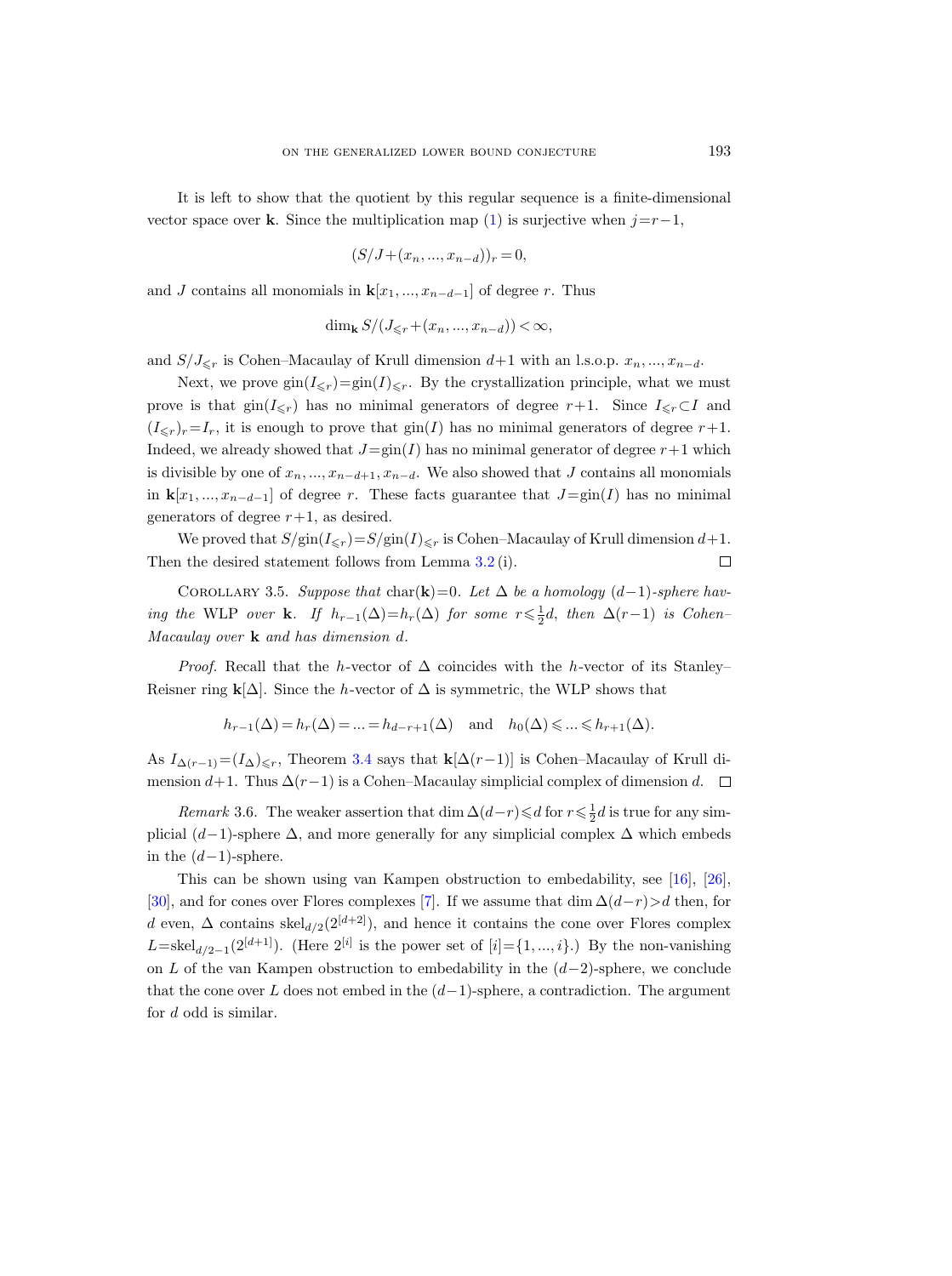## 4. GLBC for polytopes

<span id="page-9-0"></span>In this section we prove the existence part of Theorem [1.2.](#page-1-1)

<span id="page-9-1"></span>THEOREM 4.1. Let P be a simplicial d-polytope with h-vector  $(h_0, h_1, ..., h_d)$ ,  $\Delta$ be its boundary complex and  $1 \leq r \leq \frac{1}{2}d$  be an integer. If  $h_{r-1} = h_r$  then  $\Delta(d-r)$  is a geometric triangulation of P.

In the rest of this section, we fix a simplicial  $d$ -polytope  $P$  satisfying the assumption of Theorem [4.1,](#page-9-1) and prove the theorem for P.

We may assume that  $P \subset \mathbb{R}^d$ . Let  $V = \{v_1, ..., v_n\} \subset \mathbb{R}^d$  be the vertex set of P and let  $\Delta$  be the boundary complex of P. For a subset  $T = \{v_{i_1}, ..., v_{i_k}\} \subset V$ , we write  $[T] =$ conv $(v_{i_1},...,v_{i_k})$  for the convex hull of the vertices in T. Let  $\Delta'=\Delta(r-1)$ . Recall that, under the assumptions of Theorem [4.1,](#page-9-1)  $\Delta(d-r)=\Delta(r-1)$ .

<span id="page-9-2"></span>LEMMA 4.2. The set  $\{[F]: F \in \Delta'\}$  is a geometric realization of  $\Delta'$ , i.e.

(i)  $[F_1] \cap [F_2] = [F_1 \cap F_2]$  for all  $F_1, F_2 \in \Delta'$ ;

(ii) dim[ $F$ ]=# $F-1$  for all  $F \in \Delta'$ .

Proof. The proof is similar to that of [\[1,](#page-16-7) Proposition 3.4].

(i) Assume by contradiction that  $F_1, F_2 \in \Delta'$  form a counterexample to (i) with the size  $\#F_1+\#F_2$  minimal. Then, by Carathéodory's theorem,  $[F_1]$  and  $[F_2]$  are simplexes with dim $[F_1]=\#F_1-1$  and dim $[F_2]=\#F_2-1$ . Also, the convex set  $[F_1] \cap [F_2]$  is not contained in the boundary of P, as otherwise it would equal a single face [F] with  $F \in \Delta$  and thus  $F_1 \cap F_2 = F$ , which says that (i) holds for  $F_1$  and  $F_2$ . In particular, we have  $F_1 \notin \Delta$ and  $F_2 \notin \Delta$ . We prove the following properties for  $F_1$  and  $F_2$ :

(a) any  $p\in [F_1]\cap [F_2]\setminus [F_1\cap F_2]$  is in the relative interior of both  $[F_1]$  and  $[F_2]$ ;

- (b)  $F_1 \cap F_2 = \varnothing;$
- (c)  $[F_1]$  and  $[F_2]$  intersect in a single point.

We first prove (a). Suppose to the contrary that p is in the boundary of  $[F_1]$ . Then there is a  $u \in F_1$  such that  $p \in [F_1 \setminus \{u\}]$ . Since  $p \notin [F_1 \cap F_2]$ , we have

$$
p \in [F_1 \setminus \{u\}] \cap [F_2] \setminus [(F_1 \setminus \{u\}) \cap F_2],
$$

contradicting the minimality of  $F_1$  and  $F_2$ . Hence (a) holds.

Next we show (b). Let  $p \in [F_1] \cap [F_2] \setminus [F_1 \cap F_2]$ . By (a), there are convex combinations with positive coefficients  $\sum_{v\in F_1} a_v v = p = \sum_{v\in F_2} b_v v$  with  $\#F_1 \geqslant 2$  and  $\#F_2 \geqslant 2$ . If there is  $u \in F_1 \cap F_2$ , say with  $a_u \leq b_u$ , then by subtracting  $a_u u$  from both sides and by normalizing them, we get a point q which is contained in  $[F_1 \setminus \{u\}] \cap [F_2]$ . Since q is in the relative interior of  $[F_1 \setminus \{u\}]$  by the construction and since  $F_1 \not\subset F_2$ , we have  $q \notin [(F_1 \setminus \{u\}) \cap F_2]$ , contradicting the minimality. Hence (b) holds.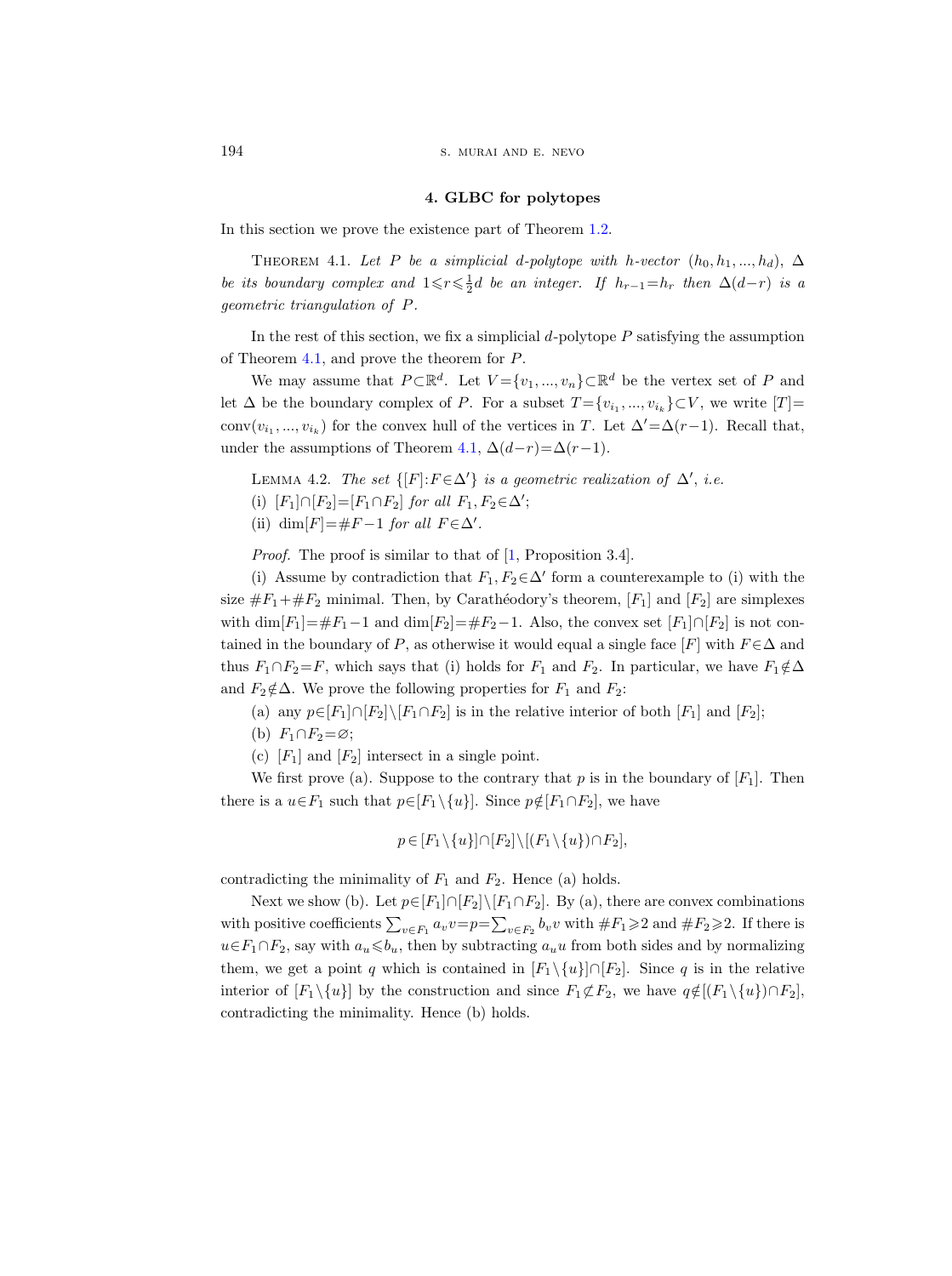We finally prove (c). Suppose to the contrary that  $[F_1] \cap [F_2]$  contains two different points p and q. Let  $\ell$  be the line through them. Then the endpoints of the line segment  $\ell \cap [F_1] \cap [F_2]$  must be on the boundary of either  $[F_1]$  or  $[F_2]$ , contradicting (a) as  $[F_1 \cap F_2]$ is empty by (b). Hence (c) holds.

We now complete the proof of (i). By (a) and (c), the intersection of  $[F_1]$  and  $[F_2]$  equals the intersection of their affine hulls, as otherwise the neighborhood of p in  $[F_1] \cap [F_2]$  is not a single point. This fact and (b) imply that  $\#F_1 + \#F_2 \le d+2$ . However, since  $F_1$  and  $F_2$  are not in  $\Delta$  and since  $\Delta'=\Delta(d-r)$  and  $\Delta$  have the same  $(d-r)$ -skeleton, we have  $\#F_1\geq d-r+2$  and  $\#F_2\geq d-r+2$ , a contradiction. Hence we conclude that (i) holds.

(ii) Lemma [2.1](#page-3-1) and Theorem [3.4](#page-7-2) show that  $\Delta'$  is d-dimensional and pure, i.e. all of its facets have cardinality  $d+1$ . Thus it is enough to show that if  $F = \{v_{i_1}, ..., v_{i_{d+1}}\}$  is a facet of  $\Delta'$  then  $\dim[F]=d$ . Suppose to the contrary that  $\dim[F]. Then  $v_{i_1},...,v_{i_{d+1}}$$ are in the same hyperplane in  $\mathbb{R}^d$ . Therefore, by Radon's theorem, there is a partition  $F = F' \cup F''$  such that  $[F'] \cap [F''] \neq \emptyset$ . This contradicts (i).  $\Box$ 

Let  $[\Delta'] = \bigcup_{F \in \Delta'} [F]$  be the underlying space of the geometric simplicial complex  $\{[F]: F \in \Delta'\}.$  To complete the proof of Theorem [4.1,](#page-9-1) it is left to show the following.

LEMMA 4.3.  $[\Delta'] = P$ .

*Proof.* Observe that  $[\Delta'] \subseteq P$ . Assume by contradiction that there is  $p \in P \setminus [\Delta']$ . We assume that  $[\Delta']$  and P are embedded in  $S^d$  via the natural homeomorphism  $\mathbb{R}^d$  $S^d \setminus \{v\} \subset S^d$ , where v is a point in  $S^d$ . Let  $q \in \mathbb{R}^d \setminus P$ . Since  $[\Delta']$  contains the boundary of P, p and q are in different connected components in  $S^d \setminus [\Delta']$ . Thus  $S^d \setminus [\Delta']$  is not connected. By Alexander duality, we have  $\widetilde{H}_{d-1}([\Delta']) \cong \widetilde{H}_0(S^d \setminus [\Delta']) \neq 0$ .

Recall that  $\Delta$  has the WLP over Q. Thus  $\Delta'$  is Cohen–Macaulay over Q of dimension d by Corollary [3.5.](#page-8-0) By Lemma [4.2,](#page-9-2)  $[\Delta']$  is the underlying space of a geometric realization of  $\Delta'$ . By Reisner's criterion (Lemma [3.1\)](#page-5-0), we have  $\widetilde{H}_{d-1}([\Delta']; \mathbb{Q}) = 0$ , a contradiction.

## 5. GLBC for Lefschetz spheres

<span id="page-10-0"></span>In this section we prove the existence part in Theorem [1.3.](#page-1-0) The proof is algebraic and we assume familiarity with  $\mathbb{Z}^n$ -graded commutative algebra theory. See e.g. [\[21\]](#page-16-20) for the basics of this theory.

First, we set some notation. Let  $e_i \in \mathbb{Z}^n$  be the *i*th unit vector of  $\mathbb{Z}^n$ . We consider the  $\mathbb{Z}^n$ -grading of  $S = \mathbf{k}[x_1, ..., x_n]$  defined by deg  $x_i = \mathbf{e}_i$ . For a  $\mathbb{Z}^n$ -graded S-module M and for  $\mathbf{a} = (a_1, ..., a_n) \in \mathbb{Z}^n$ , we denote by  $M_{\mathbf{a}}$  the graded component of M of degree  $\mathbf{a} \in \mathbb{Z}^n$ .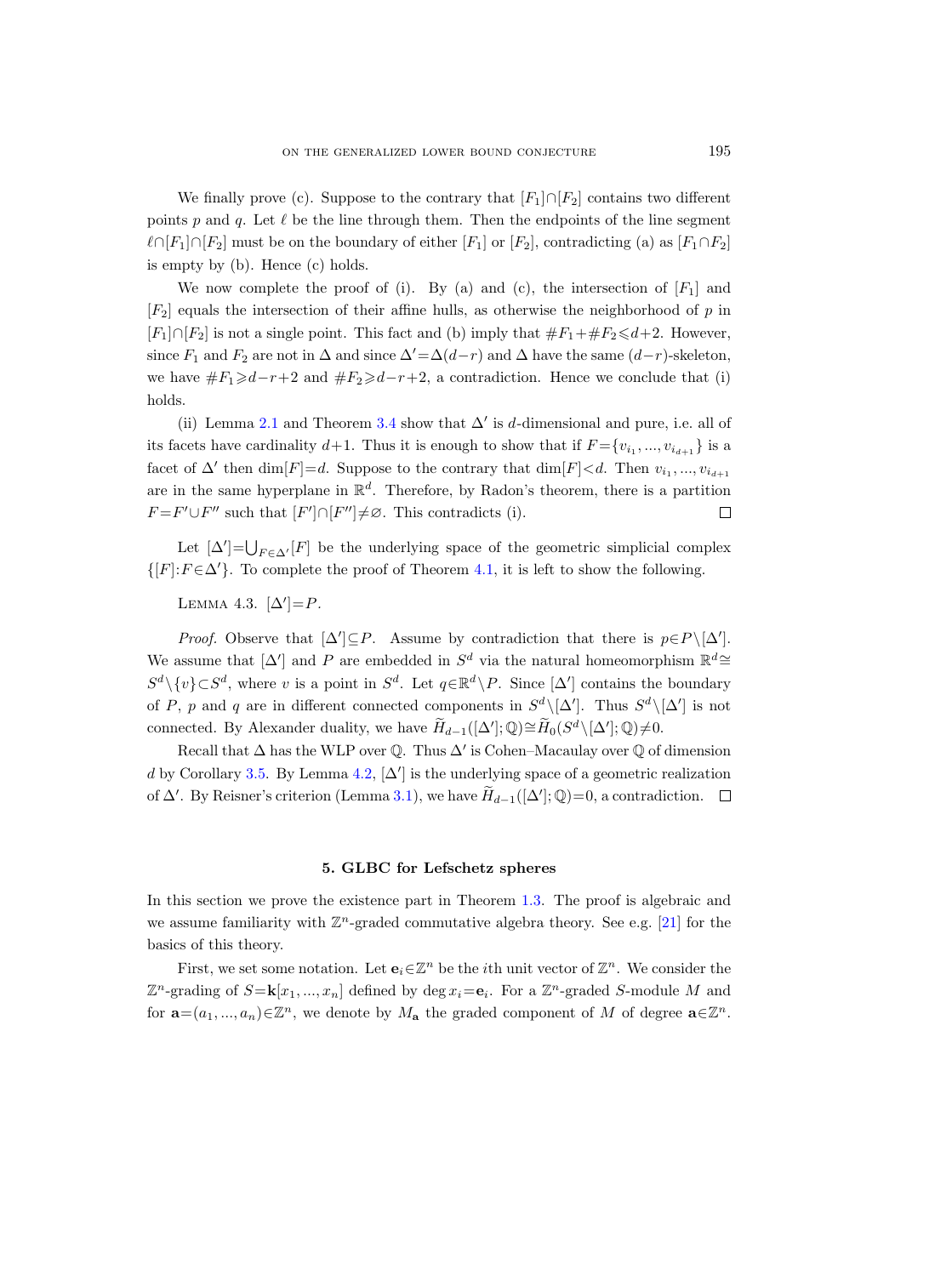Let  $\mathfrak{m}=(x_1,...,x_n)$  be the graded maximal ideal of S. We regard **k** as a graded S-module by identification  $\mathbf{k} = S/\mathfrak{m}$ . We recall a few known properties on  $\text{Tor}_{i}^{S}(\mathbf{k}, \cdot)$ .

<span id="page-11-1"></span>LEMMA 5.1. Let C be a graded S-module. If  $C_k=0$  for all  $k \leq r$  then one has  $Tor_i(\mathbf{k}, C)_{i+j}=0$  for all i and  $j \leq r$ .

*Proof.* Let  $\mathcal{K}_{\bullet} = \mathcal{K}_{\bullet}(x_1, ..., x_n)$  be the Koszul complex of  $x_1, ..., x_n$  (see e.g. [\[5,](#page-16-15) §1.6]). Since  $\mathcal{K}_\bullet$  is the minimal free resolution of **k**,

$$
\operatorname{Tor}_i(\mathbf{k}, C)_{i+j} \cong H_i(\mathcal{K}_\bullet \otimes C)_{i+j}.
$$

On the other hand, all the elements in  $\mathcal{K}_i$  have degree  $\geqslant i$  and all the elements in  $C$  have degree  $\geq r+1$  by the assumption. These facts imply that  $(\mathcal{K}_i \otimes C)_{i+j}=0$  for  $j\leq r$ . Hence  $H_i(\mathcal{K}\otimes\mathcal{C})_{i+j}=0$  for all  $j\leq r$ .  $\Box$ 

The following fact on generic initial ideals is well known. See [\[10,](#page-16-16) Theorem 2.27].

<span id="page-11-0"></span>LEMMA 5.2. (Bayer–Stillman) Suppose that char(k)=0. Let  $I\subset S$  be a homogeneous ideal. If  $\text{gin}(I)$  is generated by monomials of degree  $\leqslant m$  then  $\text{Tor}_{i}^{S}(\mathbf{k},S/I)_{i+j}=0$  for all  $j\geqslant m$ .

We also recall some basic facts on canonical modules. For a subset  $F \subset [n]$ , let  $\mathbf{e}_F = \sum_{i \in F} \mathbf{e}_i$ . For a Cohen-Macaulay  $\mathbb{Z}^n$ -graded ring  $R = S/I$  of Krull dimension d, the module  $\omega_R = \text{Ext}^{n-d}_S(R, S(-\mathbf{e}_{[n]}))$  is called the *canonical module* of R. An important property of a canonical module is that it is isomorphic to the Matlis dual of the local cohomology module  $H_{\mathfrak{m}}^d(R)$  by the local duality (see [\[5,](#page-16-15) Theorem 3.6.19]). Now suppose that  $R=\mathbf{k}[\Delta]$ . Then the local duality and the Hochster's formula for local cohomology [\[5,](#page-16-15) Theorem 5.3.8] imply that, for any  $F \in \Delta$ , one has

<span id="page-11-2"></span>
$$
\dim_{\mathbf{k}}(\omega_{\mathbf{k}[\Delta]})_{\mathbf{e}_F} = \dim_{\mathbf{k}}(H_{\mathfrak{m}}^d(\mathbf{k}[\Delta]))_{-\mathbf{e}_F} = \dim_{\mathbf{k}}\widetilde{H}_{d-1-\#F}(\operatorname{lk}_{\Delta}(F)).\tag{2}
$$

Recall that, by Reisner's criterion, homology balls and spheres are Cohen–Macaulay.

The next result and Theorem [2.3](#page-3-0) prove Theorem [1.3.](#page-1-0)

<span id="page-11-3"></span>THEOREM 5.3. Suppose that char(k)=0. Let  $\Delta$  be a homology (d-1)-sphere having the WLP. If  $h_{r-1}(\Delta) = h_r(\Delta)$  for some  $r \leq \frac{1}{2}d$ , then  $\Delta(r-1)$  is a homology d-ball whose boundary complex is  $\Delta$ .

*Proof. Step* 1. Let  $\Delta' = \Delta(r-1)$  and  $C = I_{\Delta}/I_{\Delta'}$ . For a graded S-module M, let anns $(M)=\{g\in S:gf=0 \text{ for all } f\in M\}$ . We first show that C satisfies the following conditions:

- (i)  $\text{ann}_S(C)=I_{\Delta'};$
- (ii) C is Cohen–Macaulay of Krull dimension  $d+1$ ;
- (iii)  $\mathrm{Tor}_{n-d-1}^S(\mathbf{k},C)\cong \mathbf{k}(-\mathbf{e}_{[n]})$ .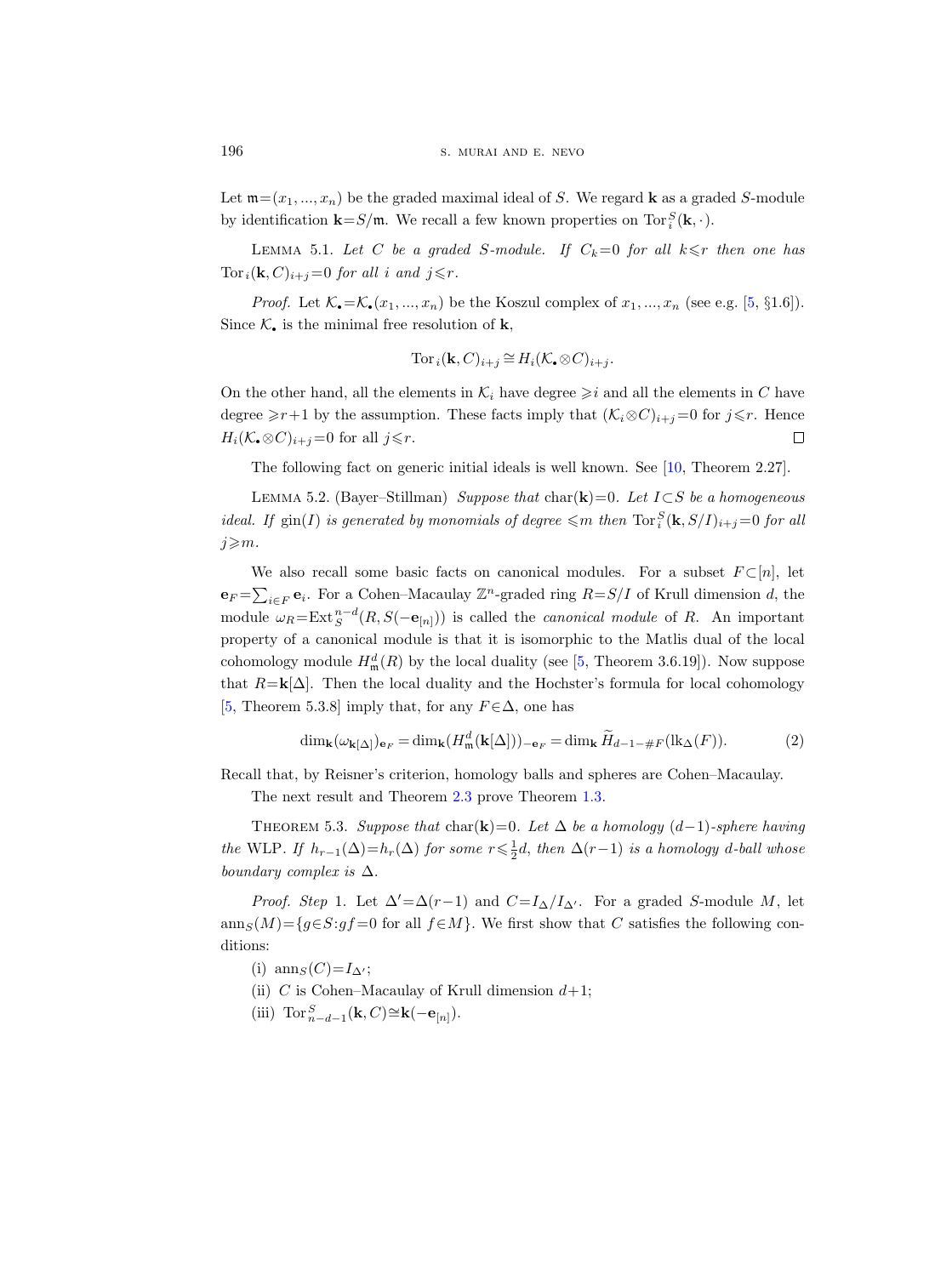(i) The inclusion ann $S(C) \supset I_{\Delta}$  is clear. It is enough to show that there is an element  $f \in I_{\Delta}$  such that  $gf \notin I_{\Delta'}$  for all  $g \in S$  with  $g \notin I_{\Delta'}$ . Let  $F_1, ..., F_s$  be the facets of  $\Delta'$ . By Corollary [3.5,](#page-8-0) each  $F_i$  is of size  $d+1$ . We claim that the polynomial  $f = \sum_{i=1}^{s} x_{F_i} \in I_{\Delta}$ satisfies the desired property.

To prove this, since  $C$  contains

$$
\bigoplus_{i=1}^{s} x_{F_i} \cdot (S/(x_k : k \notin F_i))
$$

as a submodule, it is enough to show that, for any  $g \notin I_{\Delta'}$ ,  $gx_{F_i} \neq 0$  in

$$
x_{F_i} \cdot (S/(x_k : k \notin F_i))
$$

for some *i*. Moreover, since  $x_{F_i} \cdot (S/(x_k : k \notin F_i))$  is  $\mathbb{Z}^n$ -graded, we may assume that

$$
g = x_{i_1}^{a_1} \dots x_{i_t}^{a_t},
$$

where  $a_1, ..., a_t$  are non-zero. Since  $x_{i_1}^{a_1} ... x_{i_t}^{a_t} \notin I_{\Delta}$ , we have  $\{i_1, ..., i_t\} \in \Delta'$ . Then, as  $\Delta'$ is Cohen–Macaulay,  $\Delta'$  is pure and there is a facet  $F_i$  which contains  $\{i_1, ..., i_t\}$ . Thus we have  $x_{i_1}^{a_1} \dots x_{i_t}^{a_t} x_{F_i} \neq 0$  in  $x_{F_i} \cdot (S/(x_k : k \notin F_i))$  as desired.

(ii) Consider the short exact sequence

<span id="page-12-0"></span>
$$
0 \longrightarrow C \longrightarrow S/I_{\Delta'} \longrightarrow S/I_{\Delta} \longrightarrow 0. \tag{3}
$$

Since  $S/I_{\Delta}$  is Cohen–Macaulay of Krull dimension  $d+1$  and as  $S/I_{\Delta}$  is Cohen–Macaulay of Krull dimension d, we conclude that C is Cohen–Macaulay of Krull dimension  $d+1$ (e.g. use the depth lemma [\[5,](#page-16-15) Proposition 1.2.9]).

(iii) It remains to prove that

$$
\operatorname{Tor}_{n-d-1}^S(\mathbf{k},C) \cong \mathbf{k}(-\mathbf{e}_{[n]}).
$$

Note that  $\text{Tor}_{n-d}^S(\mathbf{k}, S/I_{\Delta})=0$  since  $S/I_{\Delta}$  is Cohen–Macaulay of Krull dimension  $d+1$ . Then the short exact sequence [\(3\)](#page-12-0) induces the exact sequence

$$
0\longrightarrow \operatorname{Tor}_{n-d}^S(\mathbf{k},S/I_\Delta)_j\longrightarrow \operatorname{Tor}_{n-d-1}^S(\mathbf{k},C)_j\longrightarrow \operatorname{Tor}_{n-d-1}^S(\mathbf{k},S/I_{\Delta'})_j\longrightarrow\ldots
$$

for all  $j\geqslant 0$ . As  $\Delta$  is a homology  $(d-1)$ -sphere,

$$
\operatorname{Tor}_{n-d}^S(\mathbf{k},S/I_\Delta)\cong \mathbf{k}(-\mathbf{e}_{[n]})
$$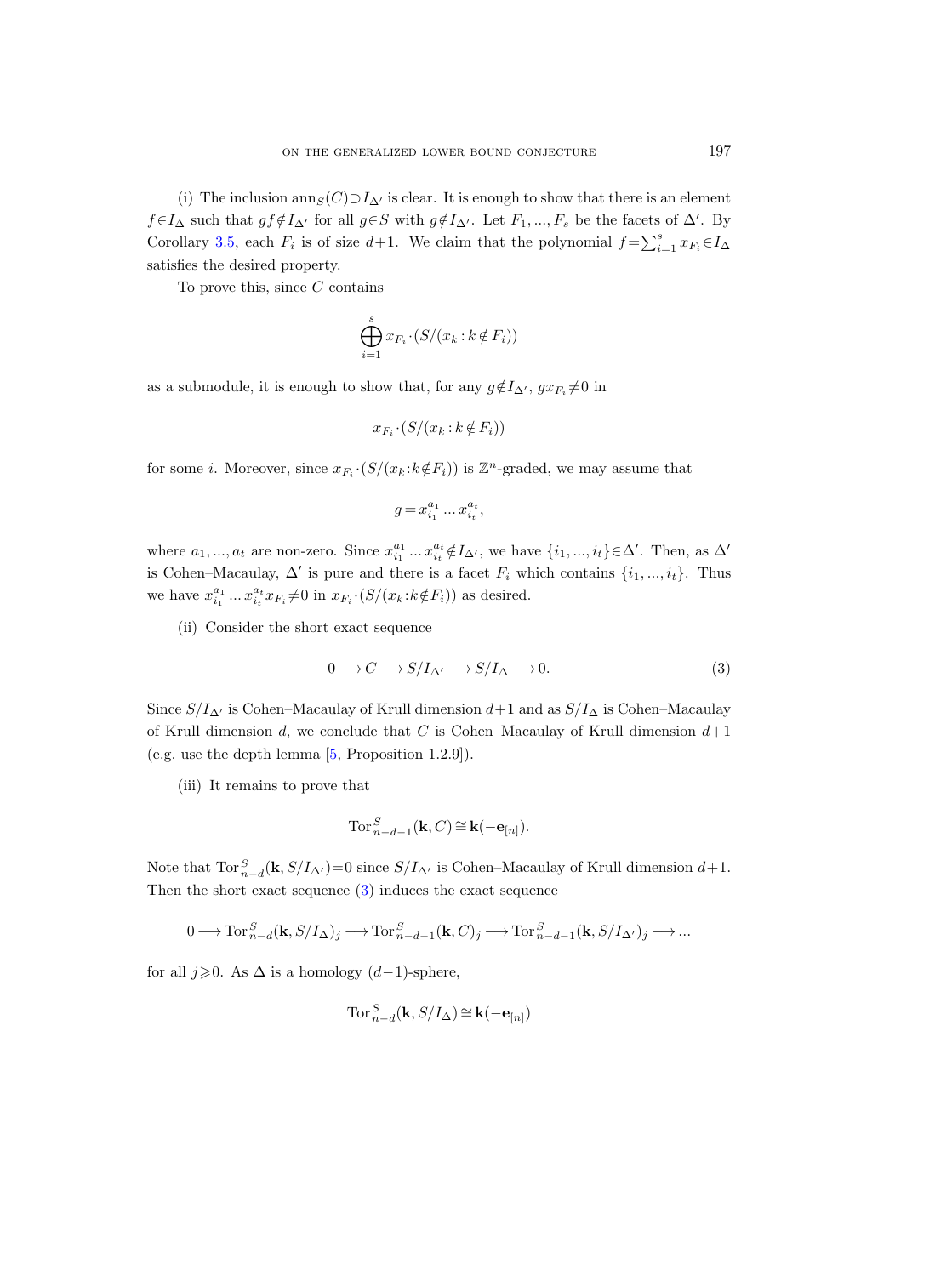by Hochster's formula for Betti numbers [\[5,](#page-16-15) Theorem 5.5.1]. On the other hand, since  $\text{gin}(I_{\Delta})$  has no generators of degrees  $\geq r+1$ , as we showed in the proof of Theorem [3.4,](#page-7-2) we have  $\text{Tor}_{n-d-1}^S(\mathbf{k},S/I_{\Delta'})_j=0$  for  $j\geqslant n-d-1+r$  by Lemma [5.2.](#page-11-0) These facts and the exact sequence imply that

$$
\bigoplus_{j\geqslant n-d-1+r}\mathrm{Tor}_{n-d-1}^S(\mathbf{k},C)_j\cong \mathbf{k}(-\mathbf{e}_{[n]}).
$$

On the other hand, since  $I_{\Delta} = (I_{\Delta})_{\leq r}$ , we have  $C_k = 0$  for  $k \leq r$ . This implies that

$$
\operatorname{Tor}_{n-d-1}^S(\mathbf{k}, C)_j = 0
$$

for  $j < n-d-1+r$  by Lemma [5.1,](#page-11-1) and (iii) follows.

Step 2. We show that

$$
C \cong \text{Ext}_{S}^{n-d-1}(\mathbf{k}[\Delta'], S(-\mathbf{e}_{[n]})) = \omega_{\mathbf{k}[\Delta']}.
$$

It is standard in commutative algebra that conditions  $(i)$ – $(iii)$  imply this isomorphism, but we include its proof. Since C is Cohen–Macaulay of Krull dimension  $d+1$ , it follows from [\[5,](#page-16-15) Theorem 3.3.10] that

<span id="page-13-0"></span>
$$
\operatorname{Ext}_{S}^{n-d-1}(\operatorname{Ext}_{S}^{n-d-1}(C, S(-\mathbf{e}_{[n]})), S(-\mathbf{e}_{[n]})) \cong C.
$$
\n
$$
(4)
$$

On the other hand, by the duality on resolutions of C and  $Ext^{n-d-1}_S(C, S(-e_{[n]}))$ , we have

$$
\operatorname{Tor}_0^S(\mathbf k, \operatorname{Ext}^{n-d-1}_S(C, S(-{\bf e}_{[n]})))_{\mathbf a} \cong \operatorname{Tor}_{n-d-1}^S(\mathbf k, C)_{\mathbf e_{[n]}-\mathbf a} \quad \text{for all } \mathbf a \in \mathbb Z^n
$$

(see [\[5,](#page-16-15) Corollary 3.3.9]). Then (iii) of Step 1 implies that  $\text{Ext}^{n-d-1}_S(C, S(-\mathbf{e}_{[n]}))$  has a single generator in degree 0, so  $\text{Ext}_{S}^{n-d-1}(C, S(-\mathbf{e}_{[n]}))\cong S/J$  for some ideal J.

We claim that  $J=I_{\Delta}$ , or equivalently

$$
\operatorname{ann}_S(\operatorname{Ext}^{n-d-1}_S(C, S(-{\bf e}_{[n]}))) = I_{\Delta'}.
$$

Since  $\operatorname{ann}_S(M) \subset \operatorname{ann}_S(\operatorname{Hom}_S(M, N))$  for all S-modules M and N, [\(4\)](#page-13-0) says that

$$
\operatorname{ann}_S(C) \subset \operatorname{ann}_S(\operatorname{Ext}^{n-d-1}_S(C, S(-\mathbf{e}_{[n]}))) \subset \operatorname{ann}_S(C),
$$

which implies that  $\operatorname{ann}_S(\operatorname{Ext}^{n-d-1}_S(C, S(-\mathbf{e}_{[n]})))=\operatorname{ann}_S(C)=I_{\Delta'}$  by (i) of Step 1. Now, the isomorphism

$$
C\!\cong\!\textnormal{Ext}_S^{n-d-1}(\mathbf{k}[\Delta'],S(-\mathbf{e}_{[n]}))
$$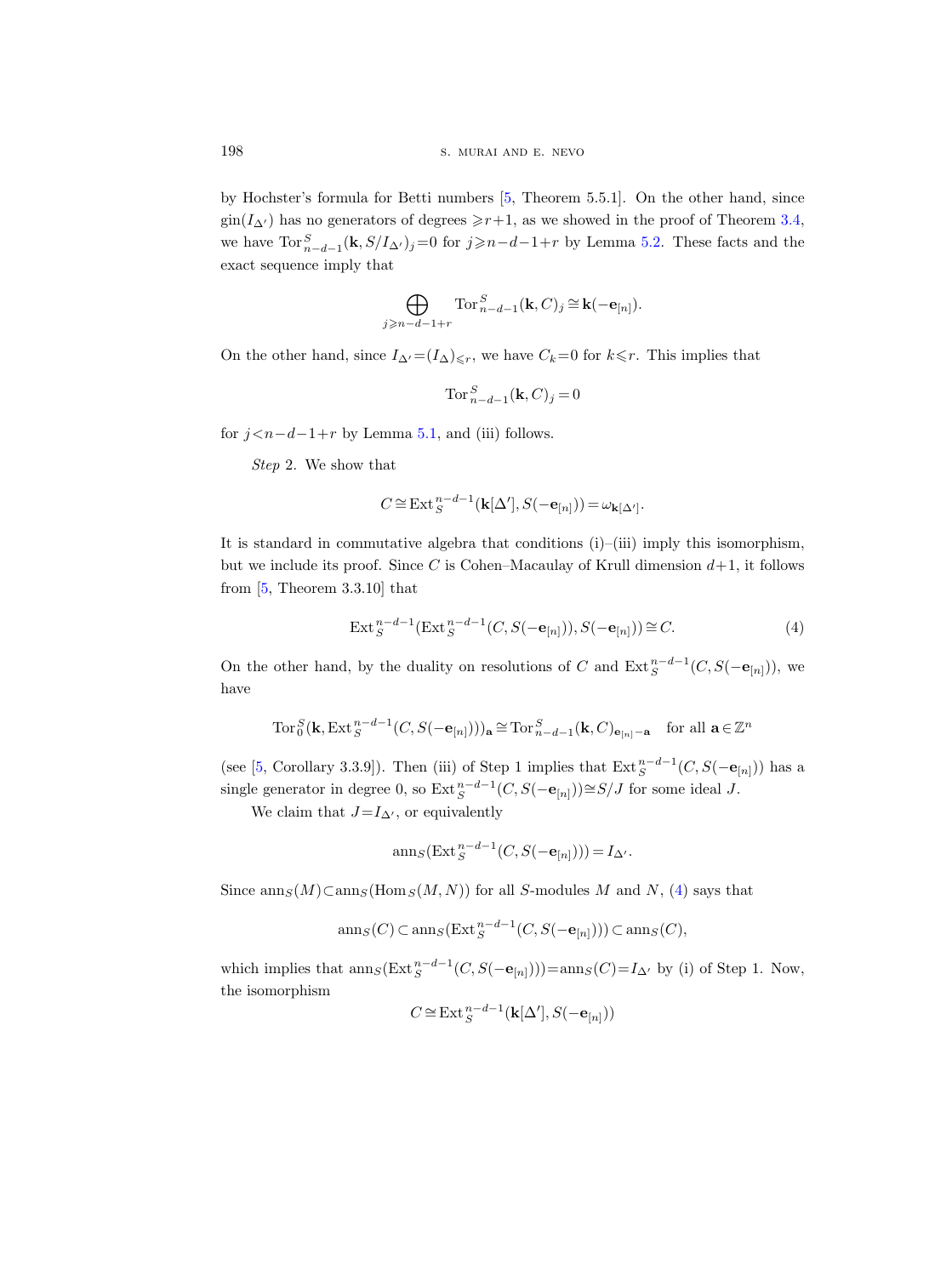follows from [\(4\)](#page-13-0), as  $\mathrm{Ext}^{n-d-1}_S(C, S(-\mathbf{e}_{[n]})) \cong S/I_{\Delta'} = \mathbf{k}[\Delta'].$ 

Step 3. We now prove the theorem. By Hochster's formula [\(2\)](#page-11-2), for any  $F \in \Delta'$  we have

$$
\dim_{\mathbf{k}} \widetilde{H}_{d-\#F}(\mathrm{lk}_{\Delta'}(F)) = \dim_{\mathbf{k}} (\omega_{\mathbf{k}[\Delta']})_{\mathbf{e}_F} = \dim_{\mathbf{k}} (I_{\Delta}/I_{\Delta'})_{\mathbf{e}_F} = \begin{cases} 1, & \text{if } F \notin \Delta, \\ 0, & \text{otherwise.} \end{cases}
$$

Clearly the above equation together with  $\Delta'$  being Cohen–Macaulay imply that  $\Delta'$  is a homology ball whose boundary complex is equal to  $\Delta$ .  $\Box$ 

The proof given in this section is quite algebraic. It would be of interest to have a combinatorial or a topological proof of Theorem [5.3.](#page-11-3)

# 6. Concluding remarks

<span id="page-14-0"></span>It is easy to see that (1-)stacked spheres are boundaries of stacked polytopes, and that their stacked triangulations are shellable. So it is natural to ask the following questions.

<span id="page-14-1"></span>Question 6.1. Let  $\Delta$  be an  $(r-1)$ -stacked d-ball with  $r \leq \frac{1}{2}(d+1)$ .

(i) Is it true that  $\partial \Delta$  is polytopal?

(ii) Is it true that  $\Delta$  is shellable?

The next examples show that the answers to the above questions are negative.

<span id="page-14-2"></span>Example 6.2. Let B be Rudin's non-shellable triangulation of a 3-ball [\[25\]](#page-16-21). Its  $f$ vector is  $(1, 14, 66, 94, 41)$  and its *h*-vector is  $(1, 10, 30, 0, 0)$ . Let K be the join of B and a simplex  $\sigma$  of dimension  $k\geqslant 2$ . Then K is a  $(k+4)$ -ball. Also, the interior faces of K are exactly those containing both  $\sigma$  and an interior face of B. Then, since B contains no interior vertices,  $K$  is 2-stacked.

On the other hand,  $K$  is not shellable since  $B$  is not shellable. Indeed, a shelling order on K would induce a shelling order on B by deleting  $\sigma$  from all facets in the shelling order of K.

Also,  $\partial K$  is non-polytopal. Indeed, assume the contrary, then for a vertex v of  $\sigma$ ,  $\text{lk}_{\partial K}(\sigma \setminus \{v\})=B\cup (\{v\}\ast \partial B)$  is the boundary complex of a polytope. Thus, there is a Bruggesser–Mani line shelling of lk∂K( $\sigma \setminus \{v\}$ ) which adds the facets with v last (see [\[31,](#page-17-5) §8.2] for details), so first it shells B, a contradiction.

<span id="page-14-3"></span>Example 6.3. There exists a large number of shellable  $(r-1)$ -stacked d-balls with  $r \leq \frac{1}{2}d$  whose boundary is non-polytopal. Indeed, fixing d, Goodman and Pollack [\[9\]](#page-16-22) showed that the log of the number of combinatorial types of boundaries of simplicial d-polytopes on n vertices is at most  $O(n \log(n))$ . On the other hand, the log of the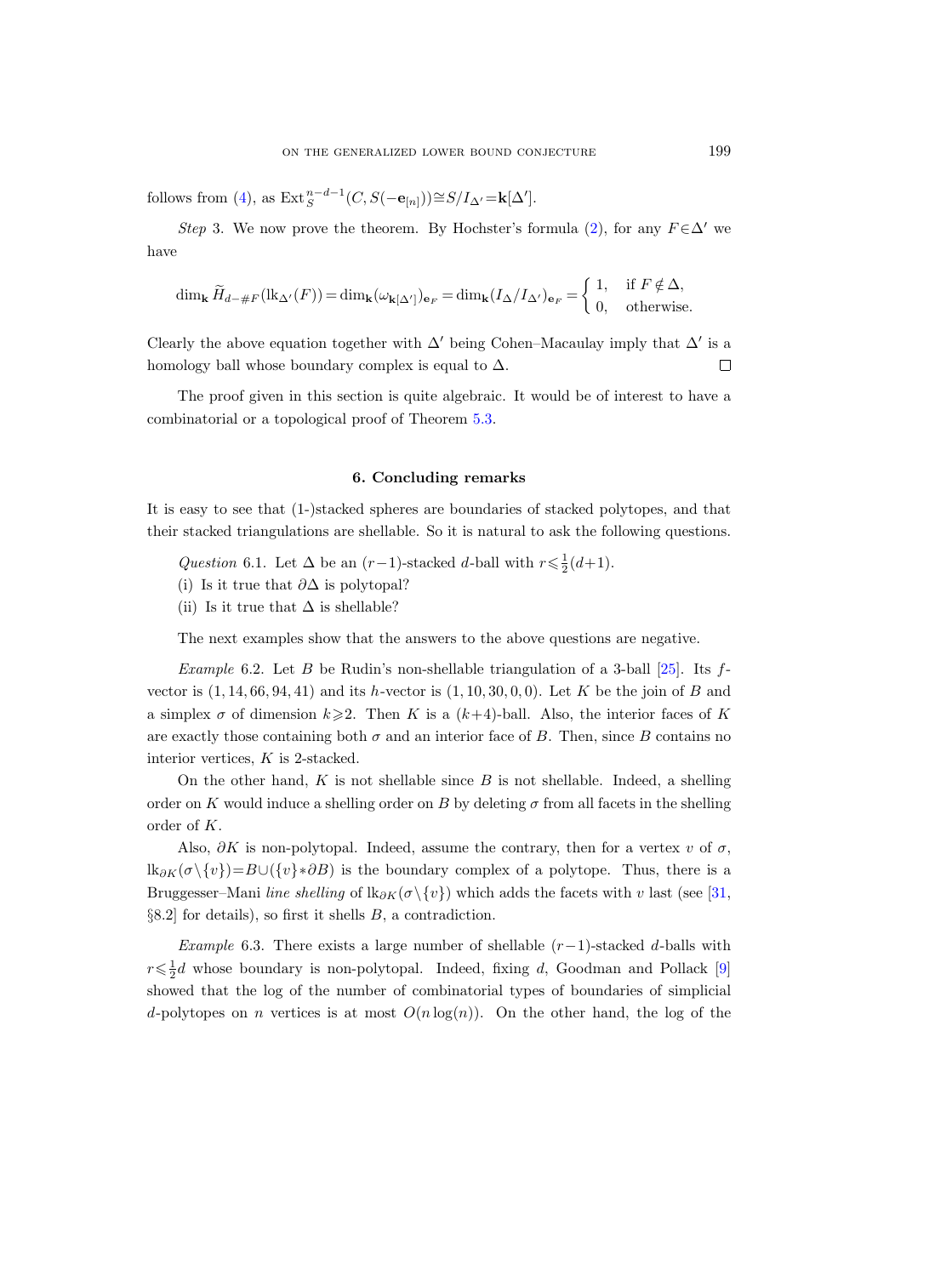number of Kalai's squeezed  $(d-1)$ -spheres satisfying  $h_{r-1} = h_r$ , where  $r \leq \frac{1}{2}d$ , is at least  $\Omega(n^{r-2})$  (see [\[14\]](#page-16-23) for the details). Since Kalai's squeezed spheres satisfying  $h_{r-1}=h_r$  are known to be the boundaries of  $(r-1)$ -stacked shellable balls (see [\[14\]](#page-16-23) and [\[17\]](#page-16-24) for details), they give a large number of  $(r-1)$ -stacked triangulations of a d-ball whose boundary is non-polytopal when  $r \geq 4$ .

Although the answers to Question [6.1](#page-14-1) are negative in general, it would be of interest to study these problems for special cases. Below, we write a few open questions on stacked balls and spheres.

- <span id="page-15-0"></span>Conjecture 6.4. Let P be an  $(r-1)$ -stacked d-polytope with  $r \leq \frac{1}{2}(d+1)$ .
- (i) (McMullen [\[19\]](#page-16-6)) The  $(r-1)$ -stacked triangulation of P is regular.
- (ii) (Bagchi–Datta [\[1\]](#page-16-7)) The  $(r-1)$ -stacked triangulation of P is shellable.

Note that Conjecture [6.4](#page-15-0) (i) implies Conjecture [6.4](#page-15-0) (ii). McMullen's original conjecture considered the case  $r \leq \frac{1}{2}d$ , but we want to include the case  $r = \frac{1}{2}(d+1)$ , in view of Theorem [2.3.](#page-3-0) Also, it would be of interest to study the geometric meaning of the triangulation given in Theorem [1.2.](#page-1-1)

We see that there exists a non-shellable 2-stacked ball whose boundary is nonpolytopal in Example [6.2,](#page-14-2) and that there even exists a shellable 3-stacked ball whose boundary is non-polytopal in Example [6.3.](#page-14-3) But the following question is open.

Question 6.5. Let  $\Delta$  be a 2-stacked triangulation of a d-ball which is shellable. Is ∂∆ polytopal?

Finally, we raise the following question concerning Theorem [1.3.](#page-1-0)

Question 6.6. With the same notation as in Theorem [1.3,](#page-1-0) is it true that if  $\Delta$  is a triangulation of a sphere then  $\Delta(d-r)$  is a triangulation of a ball?

It seems to be plausible that if  $\Delta$  is a PL-sphere then  $\Delta(d-r)$  is a PL-ball. But we do not have an answer even for this case.

#### Acknowledgments

We would like to thank Gil Kalai and Isabella Novik, as well as the anonymous referee, for helpful comments on an earlier version of this paper.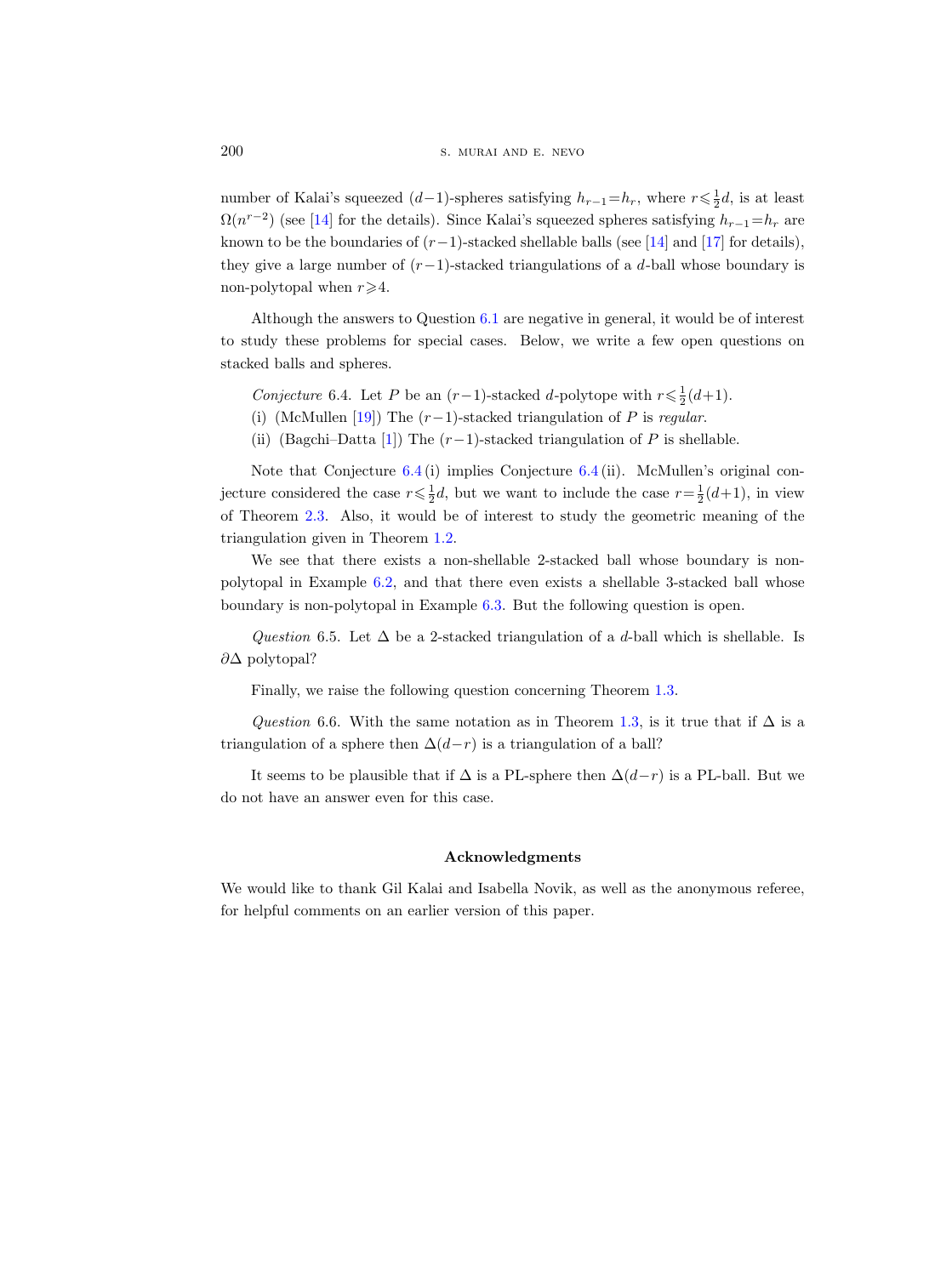#### References

- <span id="page-16-7"></span>[1] Bagchi, B. & Datta, B., On stellated spheres, shellable balls, lower bounds and a combinatorial criterion for tightness. Preprint, 2011. [arXiv:1102.0856 \[math.GT\]](http://arxiv.org/abs/1102.0856).
- <span id="page-16-2"></span>[2] BARNETTE, D. W., The minimum number of vertices of a simple polytope. Israel J. Math., 10 (1971), 121–125.
- <span id="page-16-3"></span> $[3]$  — A proof of the lower bound conjecture for convex polytopes. Pacific J. Math., 46 (1973), 349–354.
- <span id="page-16-5"></span>[4] BILLERA, L. J. & LEE, C. W., A proof of the sufficiency of McMullen's conditions for  $f$ vectors of simplicial convex polytopes. J. Combin. Theory Ser. A, 31 (1981), 237–255.
- <span id="page-16-15"></span>[5] Bruns, W. & Herzog, J., Cohen–Macaulay Rings. Cambridge Studies in Advanced Mathematics, 39. Cambridge University Press, Cambridge, 1993.
- <span id="page-16-12"></span>[6] DANCIS, J., Triangulated n-manifolds are determined by their  $(|n/2|+1)$ -skeletons. Topology Appl., 18 (1984), 17–26.
- <span id="page-16-19"></span>[7] FLORES, A., Über *n*-dimensionale komplexe die im  $\mathbb{R}^{2n+1}$  absolut selbstverschlungen sind. Ergeb. Math. Kolloq. Wien, 6 (1935), 4–6.
- <span id="page-16-14"></span>[8] FULTON, W., *Introduction to Toric Varieties*. Annals of Mathematics Studies, 131. Princeton University Press, Princeton, NJ, 1993.
- <span id="page-16-22"></span>[9] GOODMAN, J.E. & POLLACK, R., Upper bounds for configurations and polytopes in  $\mathbb{R}^d$ . Discrete Comput. Geom., 1 (1986), 219–227.
- <span id="page-16-16"></span>[10] Green, M. L., Generic initial ideals, in Six Lectures on Commutative Algebra (Bellaterra, 1996), Progr. Math., 166, pp. 119–186. Birkhäuser, Basel, 1998.
- <span id="page-16-1"></span>[11] GRÜNBAUM, B., Convex Polytopes. Graduate Texts in Mathematics, 221. Springer, New York, 2003.
- <span id="page-16-17"></span>[12] Herzog, J. & Hibi, T., Monomial Ideals. Graduate Texts in Mathematics, 260. Springer, London, 2011.
- <span id="page-16-8"></span>[13] KALAI, G., Rigidity and the lower bound theorem. I. Invent. Math., 88 (1987), 125–151.
- <span id="page-16-23"></span> $[14]$  — Many triangulated spheres. Discrete Comput. Geom., 3 (1988), 1–14.
- <span id="page-16-9"></span>[15] — Some aspects of the combinatorial theory of convex polytopes, in *Polytopes: Abstract*, Convex and Computational (Scarborough, ON, 1993), NATO Adv. Sci. Inst. Ser. C Math. Phys. Sci., 440, pp. 205–229. Kluwer, Dordrecht, 1994.
- <span id="page-16-18"></span>[16] VAN KAMPEN, E.R., Komplexe in euklidischen Räumen. Abh. Math. Sem. Hamburg, 9 (1932), 72–78.
- <span id="page-16-24"></span>[17] KLEINSCHMIDT, P. & LEE, C. W., On k-stacked polytopes. *Discrete Math.*, 48 (1984), 125–127.
- <span id="page-16-4"></span>[18] McMuLLEN, P., The numbers of faces of simplicial polytopes. Israel J. Math., 9 (1971), 559–570.
- <span id="page-16-6"></span> $[19]$  — Triangulations of simplicial polytopes. *Beitr. Algebra Geom.*, 45 (2004), 37–46.
- <span id="page-16-0"></span>[20] McMullen, P. & Walkup, D. W., A generalized lower-bound conjecture for simplicial polytopes. Mathematika, 18 (1971), 264–273.
- <span id="page-16-20"></span>[21] Miller, E. & Sturmfels, B., Combinatorial Commutative Algebra. Graduate Texts in Mathematics, 227. Springer, New York, 2005.
- <span id="page-16-11"></span>[22] Munkres, J. R., Elements of Algebraic Topology. Addison–Wesley, Menlo Park, CA, 1984.
- <span id="page-16-10"></span>[23] NAGEL, U., Empty simplices of polytopes and graded Betti numbers. Discrete Comput. Geom., 39 (2008), 389–410.
- <span id="page-16-13"></span>[24] REISNER, G. A., Cohen–Macaulay quotients of polynomial rings. Adv. Math., 21 (1976), 30–49.
- <span id="page-16-21"></span>[25] RUDIN, M. E., An unshellable triangulation of a tetrahedron. Bull. Amer. Math. Soc., 64 (1958), 90–91.